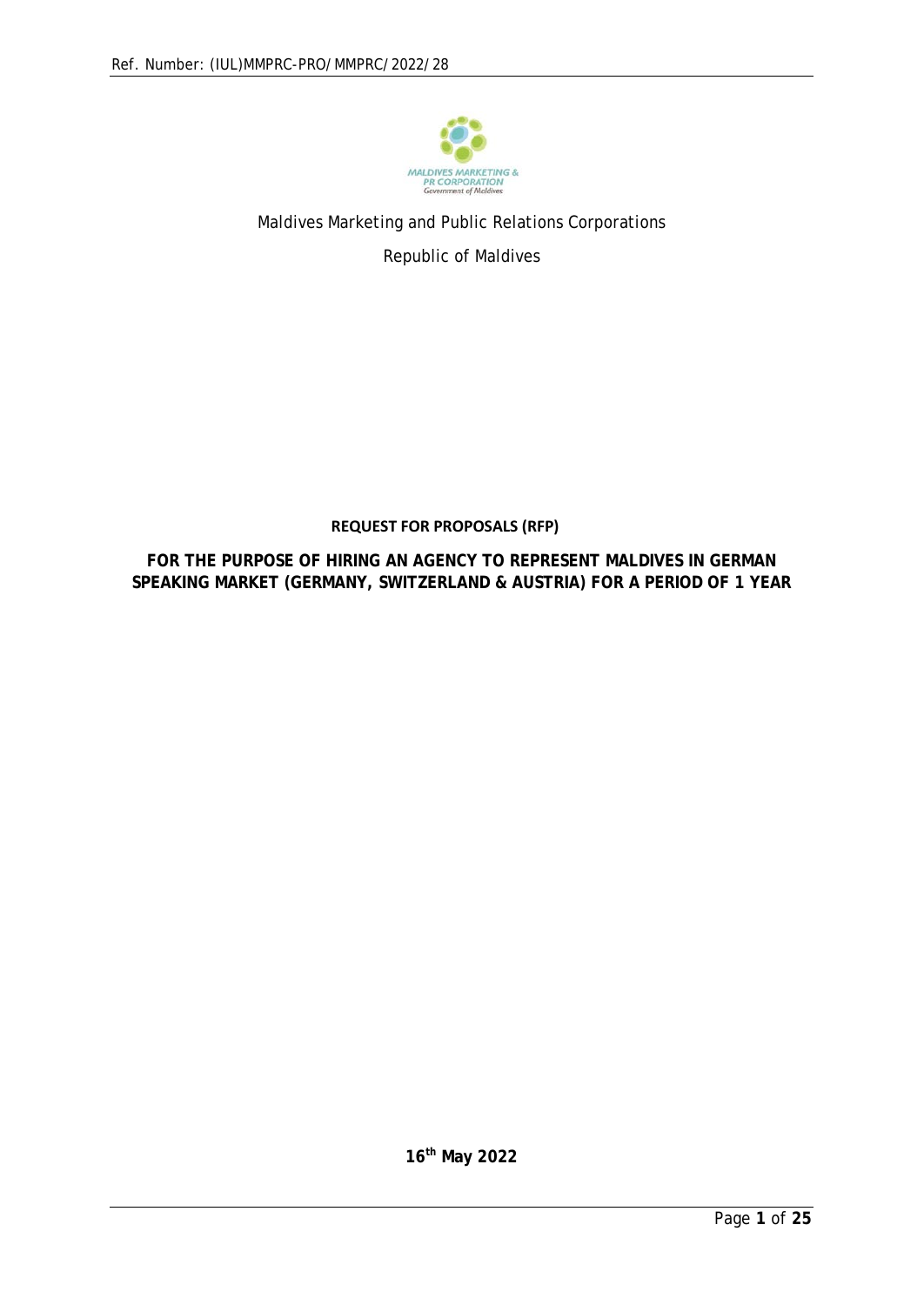| Section 1 - Instruction to Tenderers |                                                                       |                                                                      |
|--------------------------------------|-----------------------------------------------------------------------|----------------------------------------------------------------------|
| 1.                                   | General                                                               |                                                                      |
| 1.1                                  | Announcement Number:                                                  | (IUL)MMPRC-PRO/MMPRC/2022/28                                         |
| 1.2                                  | <b>Announcement Date:</b>                                             | 16 <sup>th</sup> May 2022                                            |
| 1.3                                  | Project:                                                              | HIRING AN AGENCY TO REPRESENT MALDIVES                               |
|                                      |                                                                       | IN GERMAN SPEAKING MARKET (GERMANY,                                  |
|                                      |                                                                       | SWITZERLAND & AUSTRIA) FOR A PERIOD OF 1                             |
|                                      |                                                                       | <b>YEAR</b>                                                          |
| 1.4                                  | Registration Deadline (Date                                           | 30 <sup>th</sup> May 2022 via E-Mail, before 1400 hours              |
|                                      | & Time)                                                               | (MALDIVES LOCAL TIME)                                                |
| 1.5                                  | Submission Deadline (Date                                             | 09th June 2022 via E-Mail, before 1400 hours                         |
|                                      | & Time)                                                               | (MALDIVES LOCAL TIME)                                                |
| 1.6                                  | Contact Info                                                          | Mr. Hassan Shaheel                                                   |
|                                      |                                                                       | General Manager, Procurement                                         |
|                                      |                                                                       | Maldives Marketing and Public Relations                              |
|                                      |                                                                       | Corporation                                                          |
|                                      |                                                                       | H. Zonaria, 2nd Floor, Boduthakurufaanu                              |
|                                      |                                                                       | Magu, Male' Republic of Maldives                                     |
|                                      |                                                                       | Telephone: +960 3323228 Email:                                       |
|                                      |                                                                       | shaheel@visitmaldives.com                                            |
|                                      |                                                                       | procurement@visitmaldives.com                                        |
| 2.                                   | <b>Procedure of Tendering</b>                                         |                                                                      |
| 2.1                                  | <b>Eligible Tenderers:</b>                                            |                                                                      |
|                                      |                                                                       | a) A Tenderer may be a sole proprietor, private entity, a registered |
|                                      |                                                                       | company or government-owned entity or any combination of them in     |
|                                      | the form of a joint venture, under an existing agreement, or with the |                                                                      |
|                                      |                                                                       | intent to constitute a legally enforceable joint venture. If the     |
|                                      |                                                                       | certificate is in other language, English translation should be      |
|                                      | provided and should be attested.                                      |                                                                      |
|                                      |                                                                       | b) The Bidder/Respondent should have at least 1 registered office in |
|                                      |                                                                       | German Speaking Market (Germany, Switzerland & Austria)              |
|                                      | C)                                                                    | The Bidder/Respondent should have a minimum of 20 percent of the     |
|                                      |                                                                       | total 12 months retainer fee for the quoted price in their bank      |
|                                      | account.                                                              |                                                                      |
|                                      |                                                                       |                                                                      |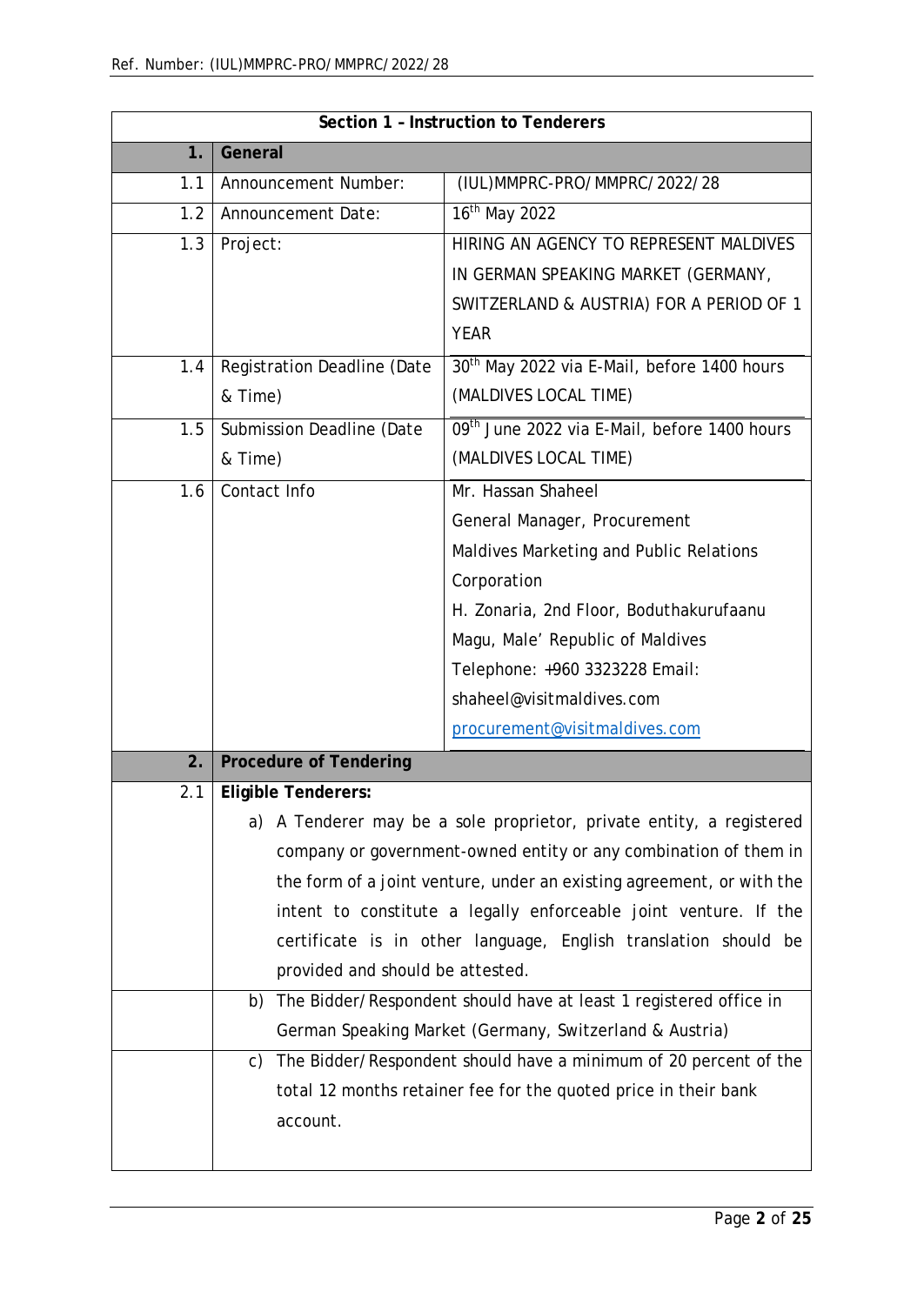| 2.2 | <b>Amendments to Tender Documents:</b>                                              |
|-----|-------------------------------------------------------------------------------------|
|     | (a) At any time prior to the deadline for submission of Tenders, MMPRC may          |
|     | amend the Tendering Document by issuing addenda.                                    |
|     | (b) Any addendum issued shall be part of the Tendering Document and shall           |
|     | be communicated in writing to all who have obtained the Tendering                   |
|     | Document from MMPRC                                                                 |
|     | (c) To give prospective Tenderers reasonable time in which to take an               |
|     | addendum into account in preparing their Tenders, the Employer may, at              |
|     | its discretion, extend the deadline for the submission of Tenders                   |
| 2.3 | <b>Registration of Tenderers:</b>                                                   |
|     | To register please email with the following information to                          |
|     | procurement@visitmaldives.com by Monday, 30 <sup>th</sup> May 2022 before 1400 hrs. |
|     | (Maldives Local Time).                                                              |
|     | (Only registered parties shall be eligible to submit the proposal)                  |
|     | Company name:                                                                       |
|     | Contact person name:                                                                |
|     | Email:                                                                              |
|     |                                                                                     |
| 2.4 | Pre-bid meeting: Thursday, 02 <sup>nd</sup> June 2022 at 1400hrs (Maldives Local    |
|     | Time).                                                                              |
|     | Meeting link (Google Meet) will be shared via email with the registered             |
|     | tenderers only.                                                                     |
| 2.5 | Clarifications of Bidding document, project, scope of works:                        |
|     | Monday, 06 <sup>th</sup> June 2022 before 1400 hrs. (Maldives local time)           |
|     | Email: procurement@visitmaldives.com                                                |
|     | CC to shaheel@visitmaldives.com                                                     |
| 2.6 | <b>Submission of Tenders:</b>                                                       |
|     | Tenders must be received by MMPRC at the address or by email and no                 |
|     | later than the date and time mentioned below.                                       |
|     | Venue: Maldives Marketing & Public Relations Corporation, 2 <sup>nd</sup> Floor, H. |
|     | Zonaria, Male'                                                                      |
|     | Date: Thursday, 09th June 2022                                                      |
|     | Time: Before 1400 hrs. (Maldives local time)                                        |
|     | Email: procurement@visitmaldives.com                                                |
|     | shaheel@visitmaldives.com                                                           |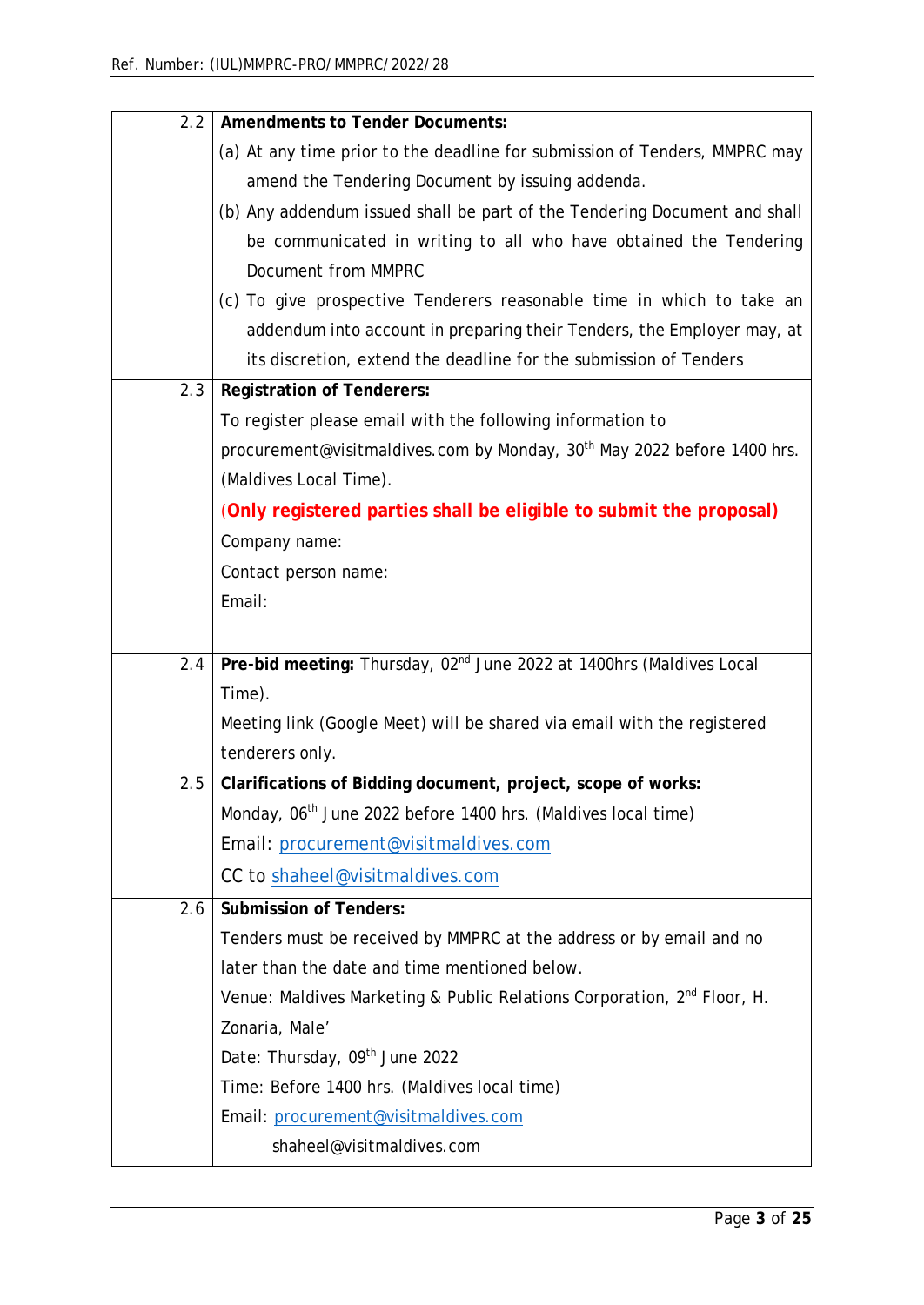| 2.7 | This RFP and all the entities participating in the Bid Process shall be                                  |
|-----|----------------------------------------------------------------------------------------------------------|
|     | governed by the laws of Maldives, without having regard to its principles of                             |
|     | conflict of laws. Only the courts at Maldives shall have exclusive jurisdiction                          |
|     | to entertain, hold trial, and adjudicate upon any dispute in relation to the                             |
|     | RFP, Bid Process or any other aspect in relation thereto.                                                |
| 2.8 | Clear scanned documents must be provided. If it's not possible to read the                               |
|     | scanned documents, the evaluation committee has the discretion to                                        |
|     | disqualify                                                                                               |
| 3.  | <b>Preparation of Tenders</b>                                                                            |
| 3.1 | <b>Cost of Tendering:</b>                                                                                |
|     | The Tenderer shall bear all costs associated with the preparation and                                    |
|     | submission of its Tender, and MMPRC shall in no case be responsible or liable                            |
|     | for those costs, regardless of the conduct or outcome of the tendering                                   |
|     | process.                                                                                                 |
| 3.2 | Language of Tender:                                                                                      |
|     | The Tender, as well as all correspondence and documents relating to the                                  |
|     | Tender exchanged by the Tenderer and MMPRC, shall be written in English                                  |
|     | Language. Supporting documents and printed literature that are part of the                               |
|     | Tender may be in another language provided they are accompanied by an                                    |
|     | accurate translation of the relevant passages in English, in which case, for                             |
|     | purposes of interpretation of the Tender, such translation shall govern.                                 |
| 3.3 | <b>Documents Comprising the Tender:</b>                                                                  |
|     | (a) Cover Letter as per section 5                                                                        |
|     | The Tender proposal will be disqualified if the document is not                                          |
|     | submitted with the Tender.                                                                               |
|     | Copy of registration Certificate of Sole proprietorship / Partnership /<br>(b)                           |
|     | Company / Corporative Society                                                                            |
|     | Tender proposal will not be eligible if the document is not                                              |
|     | submitted with the Tender.                                                                               |
|     | If certificates are in other language, English translation should be<br>provided and should be attested. |
|     | Profile of the Tenderer<br>(c)                                                                           |
|     | Marks will be deducted if the document is not submitted or is not                                        |
|     | submitted as per the RFP.                                                                                |
|     | Profile of the tenderer should include the following;<br>The organizational capacity and structure.      |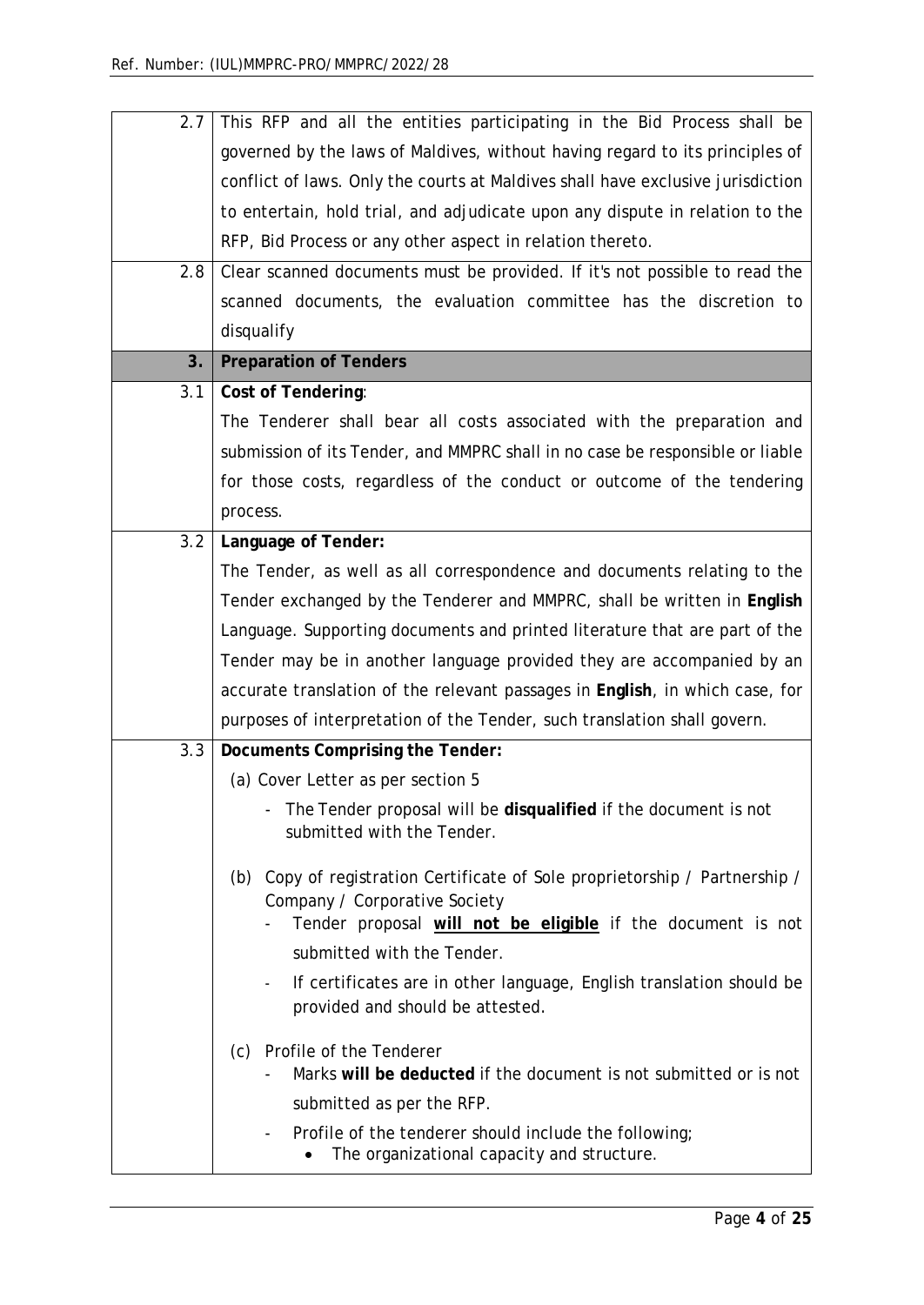| Proposed account team (This team should consist of a                                                                                     |
|------------------------------------------------------------------------------------------------------------------------------------------|
| dedicated account manager with minimum 2 years'                                                                                          |
| experience),                                                                                                                             |
| Number of years in operation                                                                                                             |
| Location of office(s)                                                                                                                    |
| Services offered directly by agency personnel                                                                                            |
| List of the current client list                                                                                                          |
| (d) Tax Registration Certificate<br>Tender proposal will be disqualified if the document is not<br>submitted with the Tender.            |
| In case if tax registration document is not available in Tenderer<br>$\qquad \qquad -$                                                   |
| country, please provide an official document stating which type                                                                          |
| of tax registration is provided in the Tenderer country.                                                                                 |
| If certificates are in other language, English translation should be<br>$\qquad \qquad \blacksquare$<br>provided and should be attested. |
| (e) Proof of financial capability (bank letter or bank statement)<br>Tender proposal will not be eligible if the document is not         |
| submitted with the tender or if 20 percent of the total 12 months                                                                        |
| retainer fee for the quoted price is not available in the bank<br>account.                                                               |
| Each Bidder/Respondent should submit proof of financial<br>$\overline{\phantom{a}}$                                                      |
| capability by submitting one of the following documents;                                                                                 |
| $\triangleright$ Bank reference letter. This letter should be in bank letterhead                                                         |
| with authorized signature or bank stamp. The                                                                                             |
| Bidder/Respondent should have a minimum of 20 percent of                                                                                 |
| the quoted price in their bank account and this should be also                                                                           |
| stated in the reference letter. If the letter is in any other                                                                            |
| language other than English, it should be translated &                                                                                   |
| attested with authorized signature or bank stamp.                                                                                        |
| <b>OR</b>                                                                                                                                |
| Last 3 months' bank statement on the bank letterhead with<br>≻                                                                           |
| the authorized signature or the stamp. If the bank statement                                                                             |
| is in any other language other than English, it should be                                                                                |
| translated with authorized signature or bank stamp. The                                                                                  |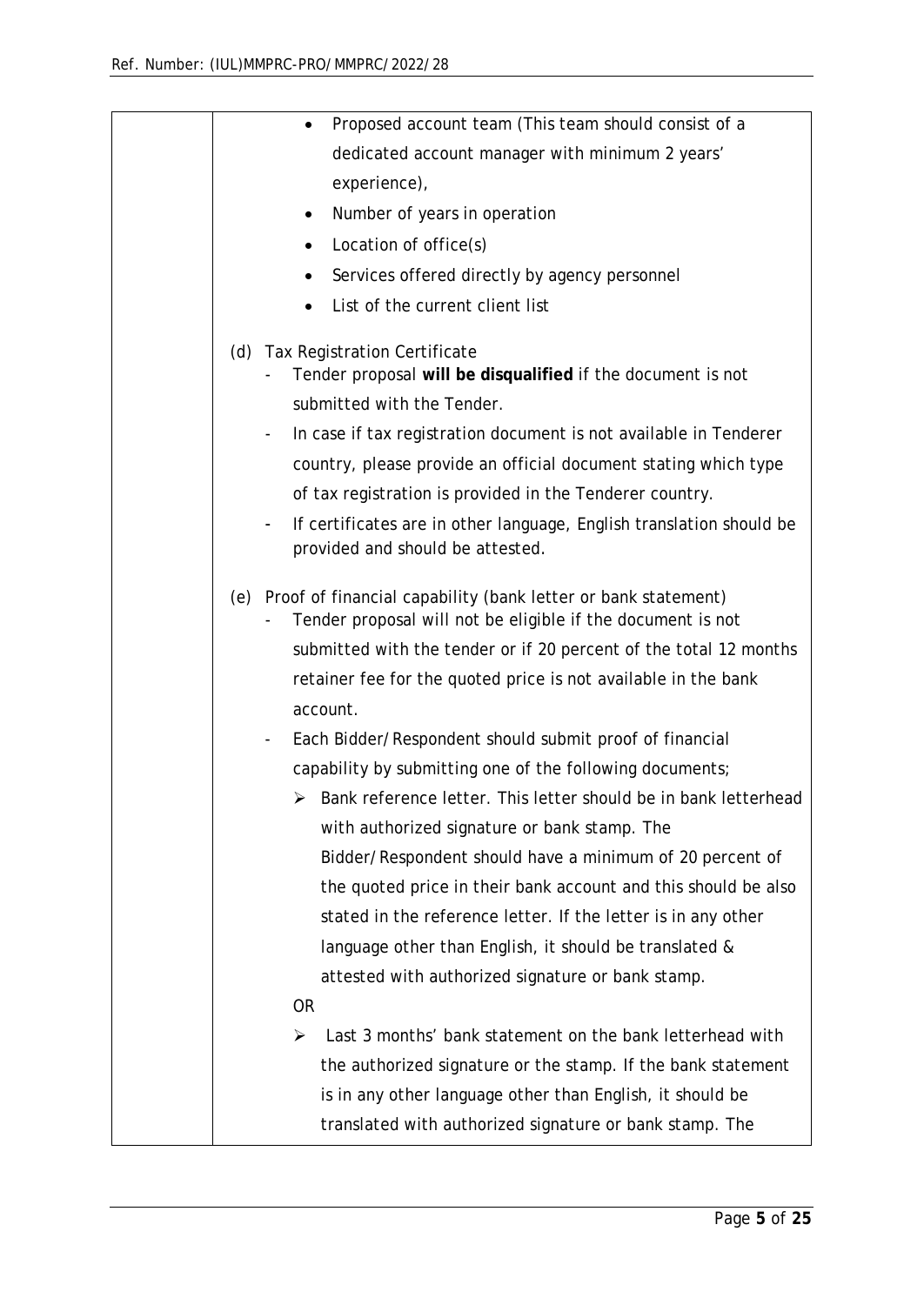| Bidder/Respondent should have a minimum of 20 percent of                              |
|---------------------------------------------------------------------------------------|
| the quoted price in their bank account.                                               |
|                                                                                       |
| (f) Past experience                                                                   |
| Tender Proposal will be disqualified if no past experience letter                     |
| or email is submitted.                                                                |
| Past experience should be work done within the past 5 years                           |
| The Letter or email should contain the contact details for further                    |
| reference.                                                                            |
| The letters or email should clearly mention the type of work<br>$\blacksquare$        |
| undertaken for the clients.                                                           |
| Work order forms, agreements or award letters will not be<br>$\overline{\phantom{0}}$ |
| considered as past experience letters.                                                |
|                                                                                       |
| (g) Letter indicating authorized signatory to sign the tender documents.              |
| Tender proposal will be disqualified if the document is not                           |
| submitted with the Tender                                                             |
|                                                                                       |
| (h) A proof of Familiarity with Maldives as a tourist destination                     |
| Marks will be deducted if the document is not submitted or is                         |
| not submitted as per the RFP                                                          |
| This document should include below information but not limited;                       |
| A tourist destination                                                                 |
| USPs aspiring to the target                                                           |
| German Speaking Market (Germany, Austria and                                          |
| Switzerland) Market performance to Maldives                                           |
| Major tour operators selling Maldives                                                 |
|                                                                                       |
| (i) A proof of familiarity with German Speaking Market (Germany,                      |
| Switzerland & Austria)                                                                |
| Marks will be deducted if the document is not submitted or is                         |
| not submitted as per the RFP                                                          |
| This document should include below information but not limited;                       |
| Proof of extensive knowledge of German Speaking Market                                |
| (Germany, Switzerland & Austria) and including outbound                               |
| travel,                                                                               |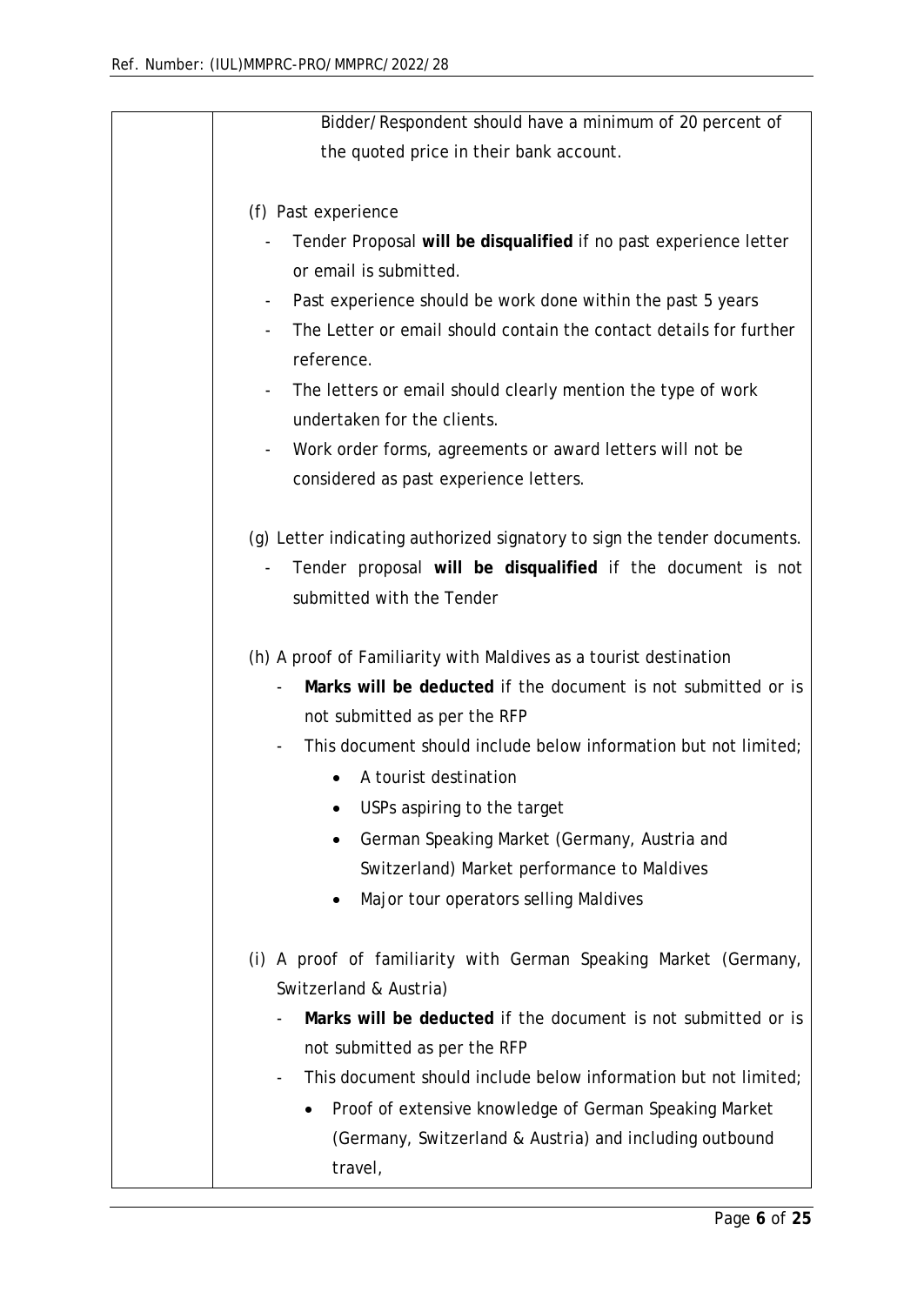|     | German Speaking Market travel trade and media landscape                        |
|-----|--------------------------------------------------------------------------------|
|     | Competitor analysis and                                                        |
|     | Economic outlook.                                                              |
| 3.4 | Period of Validity of Tender:                                                  |
|     | (a) Tenders shall remain valid for 90 calendar days after the Tender           |
|     | submission deadline date prescribed by MMPRC. A Tender valid for a             |
|     | shorter period shall be disqualified by MMPRC in the evaluation process.       |
|     | (b) In exceptional circumstances, prior to the expiration of the Tender        |
|     | validity period, MMPRC may request Tenderers to extend the period of           |
|     | validity of their Tenders. The request and the responses shall be made         |
|     | in writing.                                                                    |
| 3.5 | Tender Security (If required): Not Applicable                                  |
| 3.6 | Format of Signing of Tender:                                                   |
|     | The Tenderer shall prepare one original of the documents comprising the        |
|     | Tender as described in Clause 3.3, and clearly mark it "Original". Alternative |
|     | Tenders, if permitted in accordance with clause 3.10, shall be clearly         |
|     | marked "Alternative".                                                          |
| 3.7 | <b>Budget</b>                                                                  |
|     | a) Monthly Retainer Fee                                                        |
|     | The budget allocated for this project is 3,357.00 (US Dollar Three Thousand    |
|     | Three Hundred Fifty-Seven subjected to 10% WITHHOLDING TAX) as a               |
|     | monthly retainer. If the retainer fee quoted by the bidder exceeds allocated   |
|     | budget, MMPRC Evaluation Committee has the discretion to disqualify the        |
|     | proposal during evaluation.                                                    |
|     | The monthly retainer fee quoted should include all the administrative costs,   |
|     | media monitoring costs, general crisis management costs and should cover       |
|     | all the works as per the scope of works provided with this RFP. MMPRC will     |
|     | not be liable to make any additional payments relating to any of the services  |
|     | mentioned in the scope of work other than the quoted monthly retainer fee.     |
|     | General crisis management should include daily media monitoring and            |
|     | proactive timely reporting in cases of concern within the current scope and    |
|     | retainer fee.                                                                  |
|     | b) Major Crisis Management Fee                                                 |
|     | In the event of a major crisis which requires extensive hours of additional    |
|     |                                                                                |
|     | work, it can be invoiced separately with prior written approval from MMPRC.    |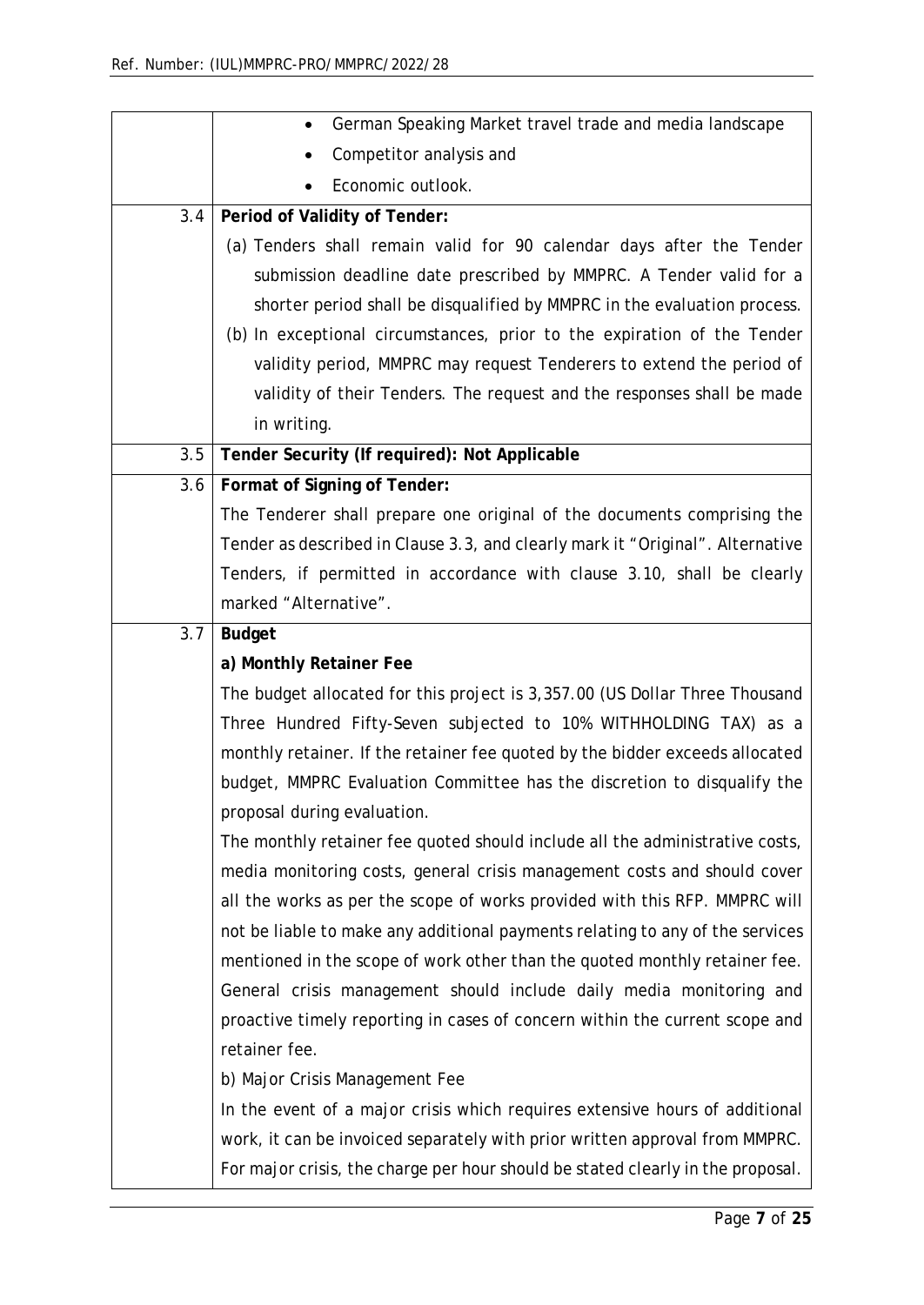|      | c) Variable Costs                                                              |
|------|--------------------------------------------------------------------------------|
|      | The bidder should include an estimate of the variable costs regularly          |
|      | incurring in the normal course of business, such as local transportation,      |
|      | postage/communications expenses, telecommunication costs relating to           |
|      | media coordination, stationary costs, directly related to the PR and trade     |
|      | activities for MMPRC.                                                          |
|      | Variable costs should explicitly be agreed upon between the contractor and     |
|      | MMPRC in advance and hence will be allotted or budgeted by MMPRC. In           |
|      | addition, this contractor should be willing to bear the payments on behalf of  |
|      | MMPRC (with prior approval) for the events organized by the corporation.       |
|      | The expenses for such services and activities can be invoiced in the following |
|      | month with the retainer fee. The selected contractor will be compensated       |
|      | for its services by MMPRC upon an agreed schedule of payments including        |
|      | pre-approved and out of pocket expenses. Invoices will be paid on a monthly    |
|      | basis following MMPRC receipt and approval of the monthly status report and    |
|      | appropriate supporting documentation.                                          |
|      |                                                                                |
|      | In case if urgent payments are required to be made, the selected party         |
|      | should be able to make the payment on behalf of MMPRC and MMPRC will           |
|      | reimburse the amount upon prior written approval.                              |
| 3.8  | <b>Contract Period</b>                                                         |
|      | The contract period will be 01 year with possibility of extension, if the      |
|      | work conducted by the selected party meets the expectations of MMPRC. In       |
|      | case if the contract is renewed by MMPRC, the monthly retainer fee can be      |
|      | increased by a maximum of 20% of the existing contract price depending on      |
|      | the changes in the "Scope of the Work' proposed.                               |
|      |                                                                                |
| 3.9  | <b>Taxes</b>                                                                   |
|      | a) Local Bidders shall quote the prices inclusive of GST                       |
|      | b) Pursuant to section 55 (a) of the Maldives Income Tax Act, all              |
|      | international bidders are subject to a 10% withholding tax deduction           |
|      | from the invoice total amount.                                                 |
| 3.10 | <b>Alternative Tenders:</b>                                                    |
|      | It is permitted to submit Alternative Tenders.                                 |
|      |                                                                                |
|      |                                                                                |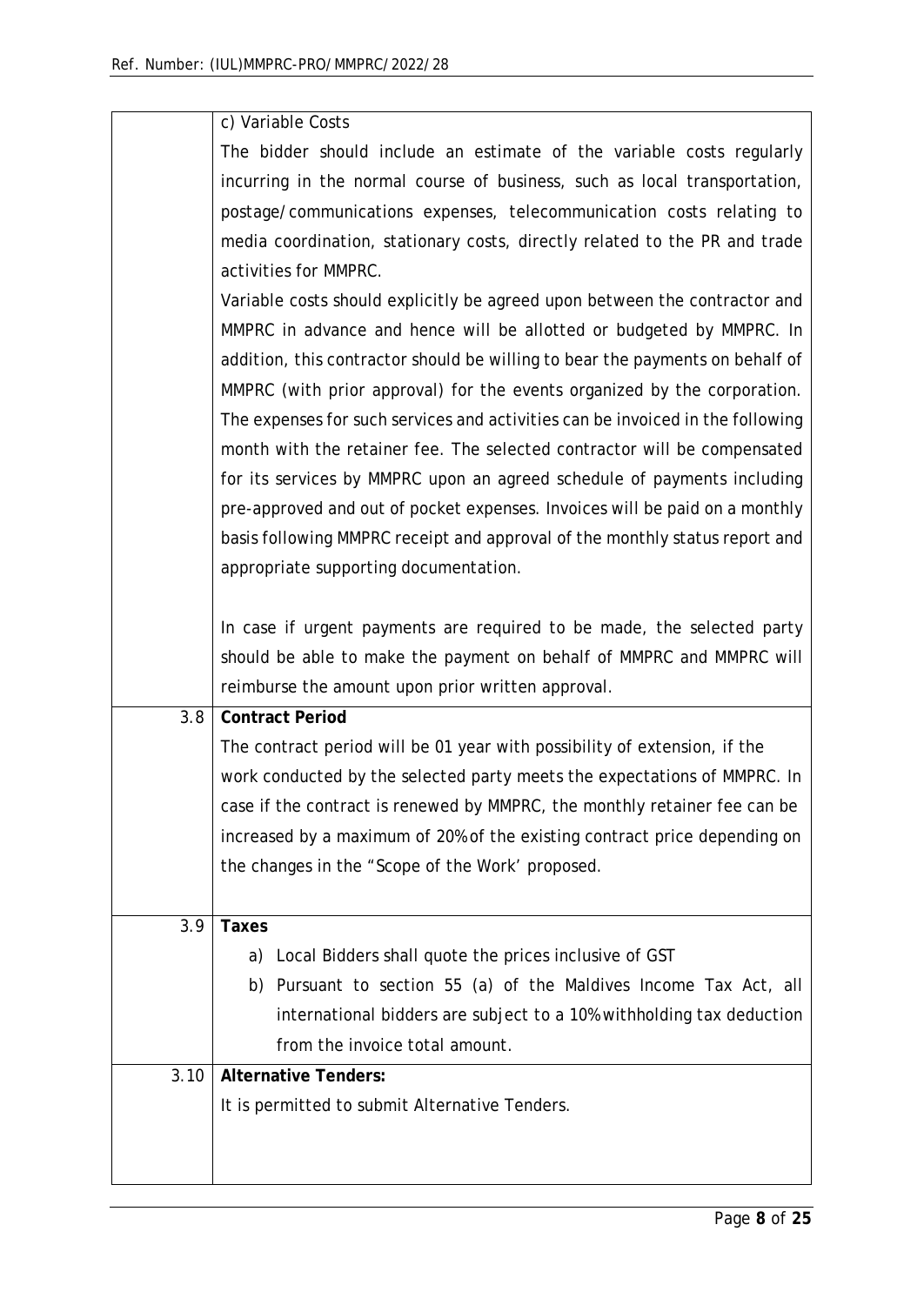| 3.11 | Incomplete Tender:                                                             |
|------|--------------------------------------------------------------------------------|
|      | Any tender that does not include all information and documents stated in       |
|      | clause 3.3 shall be considered as Incomplete Tender.                           |
| 3.12 | <b>Conflict of Interest:</b>                                                   |
|      | A Tenderer shall not have a conflict of interest. All Tenderers found to       |
|      | have a conflict of interest shall be disqualified. A Tenderer may be           |
|      | considered to have a conflict of interest with one or more parties in this     |
|      | tendering process, if:                                                         |
|      | (a) they have a controlling partner in common; or                              |
|      | (b) they receive or have received any direct or indirect subsidy from any      |
|      | of them; or                                                                    |
|      | (c) they have the same legal representative for purposes of this Tender; or    |
|      | (d) they have a relationship with each other, directly or through common       |
|      | third parties, that puts them in a position to have access to                  |
|      | information about or influence on the Tender of another Tenderer, or           |
|      | influence the decisions of the Employer regarding this tendering               |
|      | process; or                                                                    |
|      | (e) a Tenderer participates in more than one Tender in this tendering          |
|      | process. Participation by a Tenderer in more than one Tender will              |
|      | result in the disqualification of all Tenders in which the party is            |
|      | involved. However, this does not limit the inclusion of the same               |
|      | subcontractor in more than one Tender; or                                      |
|      | (f) a Tenderer or any of its affiliates participated as a consultant in the    |
|      | preparation of the design or technical specifications of the contract          |
|      | that is the subject of the Tender; or                                          |
|      | (g) a Tenderer, or any of its affiliates has been hired (or is proposed to be  |
|      | hired) by MMPRC.                                                               |
| 3.13 | The Bidder shall not engage in corrupt or fraudulent practices in the          |
|      | preparation or lodgment of a Bid. The Bidder shall not have any commercial     |
|      | mutual benefits with other Bidder(s) submitting the Bids on the date of        |
|      | submission of the Bid.                                                         |
| 3.14 | Authorization:                                                                 |
|      | The original and the Alternative Tender shall be signed by a person duly       |
|      | authorized to sign on behalf of the Tenderer. This authorization shall consist |
|      | of a written confirmation and shall be attached to the Tender. The name        |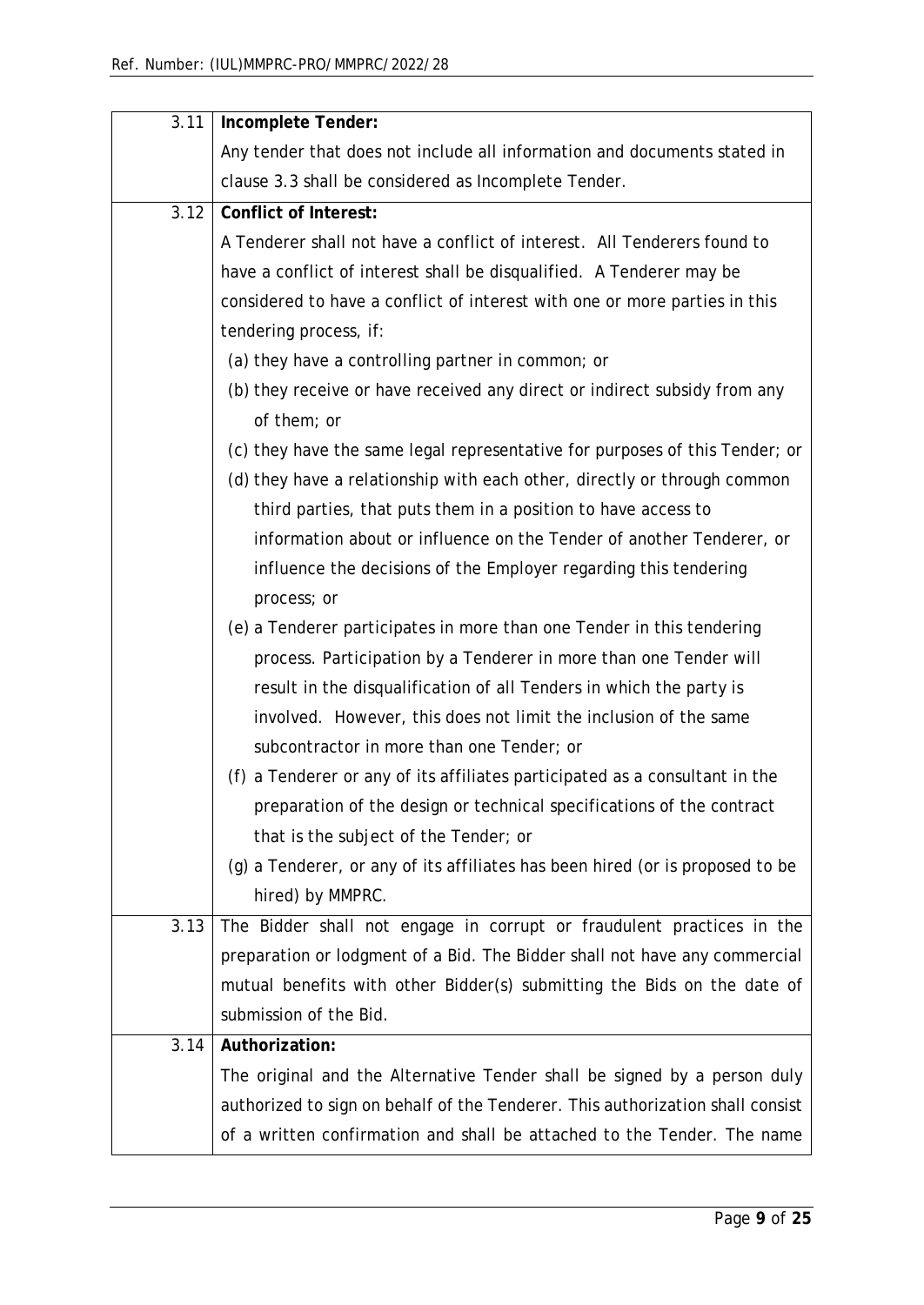|     | and position held by each person signing the authorization must be typed or   |  |
|-----|-------------------------------------------------------------------------------|--|
|     | printed below the signature.                                                  |  |
| 4.  | <b>Submission and Opening of Tenders</b>                                      |  |
| 4.1 | <b>Sealing of Tenders:</b>                                                    |  |
| 4.2 | <b>Deadline for Submission of Tenders:</b>                                    |  |
|     | Tenders must be received by MMPRC at the address or by email and no<br>(a)    |  |
|     | later than the date and time mentioned in clause 2.6 of this document.        |  |
|     | (b) MMPRC may, at its discretion, extend the deadline for the submission of   |  |
|     | Tenders by amending the Tendering Document, in which case all rights          |  |
|     | and obligations of the MMPRC and Tenderers previously subject to the          |  |
|     | deadline shall thereafter be subject to the deadline as extended.             |  |
| 4.3 | Late Tender:                                                                  |  |
|     | MMPRC shall not consider any Tender that arrives after the deadline for       |  |
|     | submission of Tenders, in accordance with clause 4.2. Any Tender received     |  |
|     | by MMPRC after the deadline for submission of Tenders shall be declared       |  |
|     | late, rejected, and returned unopened to the Tenderer.                        |  |
| 4.4 | Best Value Selection and Negotiation                                          |  |
|     | MMPRC may select the response(s) which demonstrates the best overall          |  |
|     | value, including proposed alternatives that will achieve the goals of         |  |
|     | MMPRC. MMPRC and a selected bidder may negotiate a change in element          |  |
|     | of contract performance or cost identified in the original proposal or the    |  |
|     | selected bidder's response which results in lower costs or more cost          |  |
|     | effective or better value than was presented in the selected bidder's         |  |
|     | original value.                                                               |  |
| 5.  | Evaluation                                                                    |  |
| 5.1 | The tender evaluations will be carried out as per the evaluation criteria     |  |
|     | stated under Section 2 of this document. No other evaluation criteria or      |  |
|     | methodologies shall be permitted.                                             |  |
| 5.2 | To assist in the examination, evaluation, and comparison of Bids, MMPRC       |  |
|     | may, at its discretion, ask any Bidder for clarification of its Bid. The      |  |
|     | request for clarification and the response shall be in writing, but no change |  |
|     | in the price or substance of the Bid shall be sought, offered, or permitted   |  |
|     | except as required to confirm the correction of arithmetic errors             |  |
|     | discovered by MMPRC in the evaluation of the Bids.                            |  |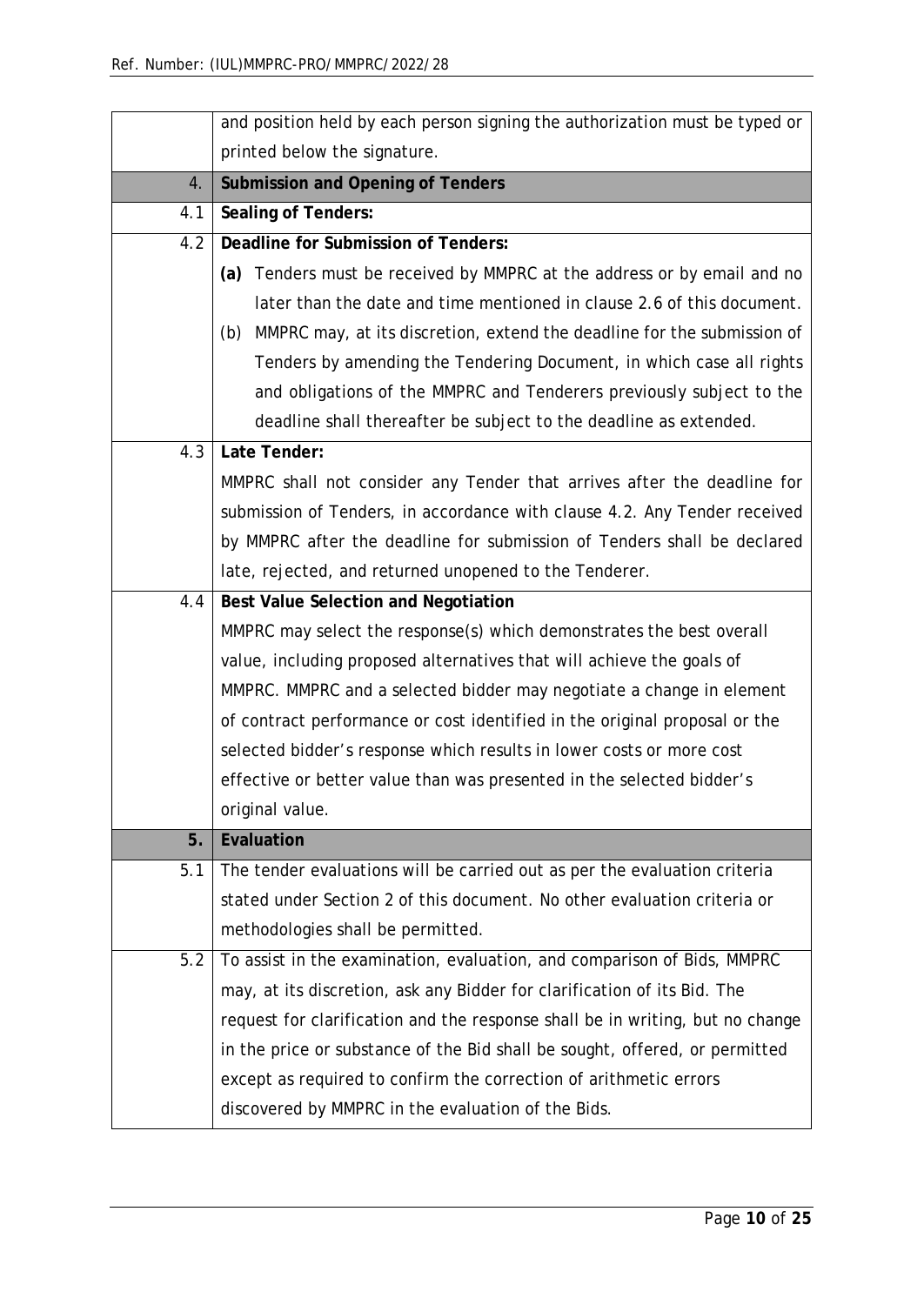| 5.3                 |          |                                                                                                                             |              |  |
|---------------------|----------|-----------------------------------------------------------------------------------------------------------------------------|--------------|--|
|                     |          | From the Bid Due Date until the issue of the Letter of Award, if any Bidder                                                 |              |  |
|                     |          | wishes to contact MMPRC on any matter related to the Bid or the Bid                                                         |              |  |
|                     |          | Process, it should be done in writing.                                                                                      |              |  |
| 5.4                 |          | Any effort on the part of the Bidders to influence MMPRC in the                                                             |              |  |
|                     |          | examination, evaluation, ranking of Bids may result in the rejection of the                                                 |              |  |
|                     |          | respective Bidder's Bid.                                                                                                    |              |  |
| 6.                  |          | Tender Security and Performance Guaranty (Not applicable)                                                                   |              |  |
| 7.1                 |          | Advance Payment - (Not applicable)                                                                                          |              |  |
|                     |          | Advance Payment Guaranty (Not applicable)                                                                                   |              |  |
| 8                   |          | <b>Penalty &amp; Contract Termination</b>                                                                                   |              |  |
| 8.1                 | Penalty: |                                                                                                                             |              |  |
|                     |          | MMPRC shall have the right to withhold any payment of the Contract Price,                                                   |              |  |
|                     |          | if the Selected party fails to deliver any Works in accordance with the terms<br>of the Agreement.                          |              |  |
| 8.2                 |          | <b>Contract Termination:</b>                                                                                                |              |  |
|                     |          | If the Selected Party fails to carry out any obligation under the Agreement,                                                |              |  |
|                     |          | MMPRC may by notice require the Contractor to make good the failure and<br>to remedy it within a specified reasonable time. |              |  |
|                     |          |                                                                                                                             |              |  |
|                     |          | Section 2 - Evaluation Criteria                                                                                             |              |  |
| Area                |          | <b>Details</b>                                                                                                              | <b>Marks</b> |  |
| <b>Retainer Fee</b> |          |                                                                                                                             |              |  |
|                     |          |                                                                                                                             |              |  |
|                     |          | The Bid proposing the lowest "Retainer Fee" shall                                                                           | 30           |  |
|                     |          | receive a maximum score of Thirty (30) marks, and                                                                           |              |  |
|                     |          | marks will be allocated to other Bids according to pro-                                                                     |              |  |
|                     |          | rata basis. The retainer fee quoted should include                                                                          |              |  |
|                     |          | general crisis management.                                                                                                  |              |  |
| Major Crisis        |          | For major crisis, the charge per hour should be stated                                                                      | 10           |  |
| Management          |          | in the proposal.                                                                                                            |              |  |
| Fee                 |          | the lowest<br><b>The</b><br>Bid<br>proposing<br>"Major<br>Crisis                                                            |              |  |
|                     |          | Management Fee" shall receive a maximum score of                                                                            |              |  |
|                     |          | Ten (10) marks, and marks will be allocated to other                                                                        |              |  |
|                     |          | Bids according to pro-rata basis.                                                                                           |              |  |
| Familiarity         |          | Marks will be given considering the below-mentioned                                                                         | 20           |  |
| with Maldives       |          | points in the report submitted.                                                                                             |              |  |
| as a tourist        |          | 1. A tourist destination                                                                                                    |              |  |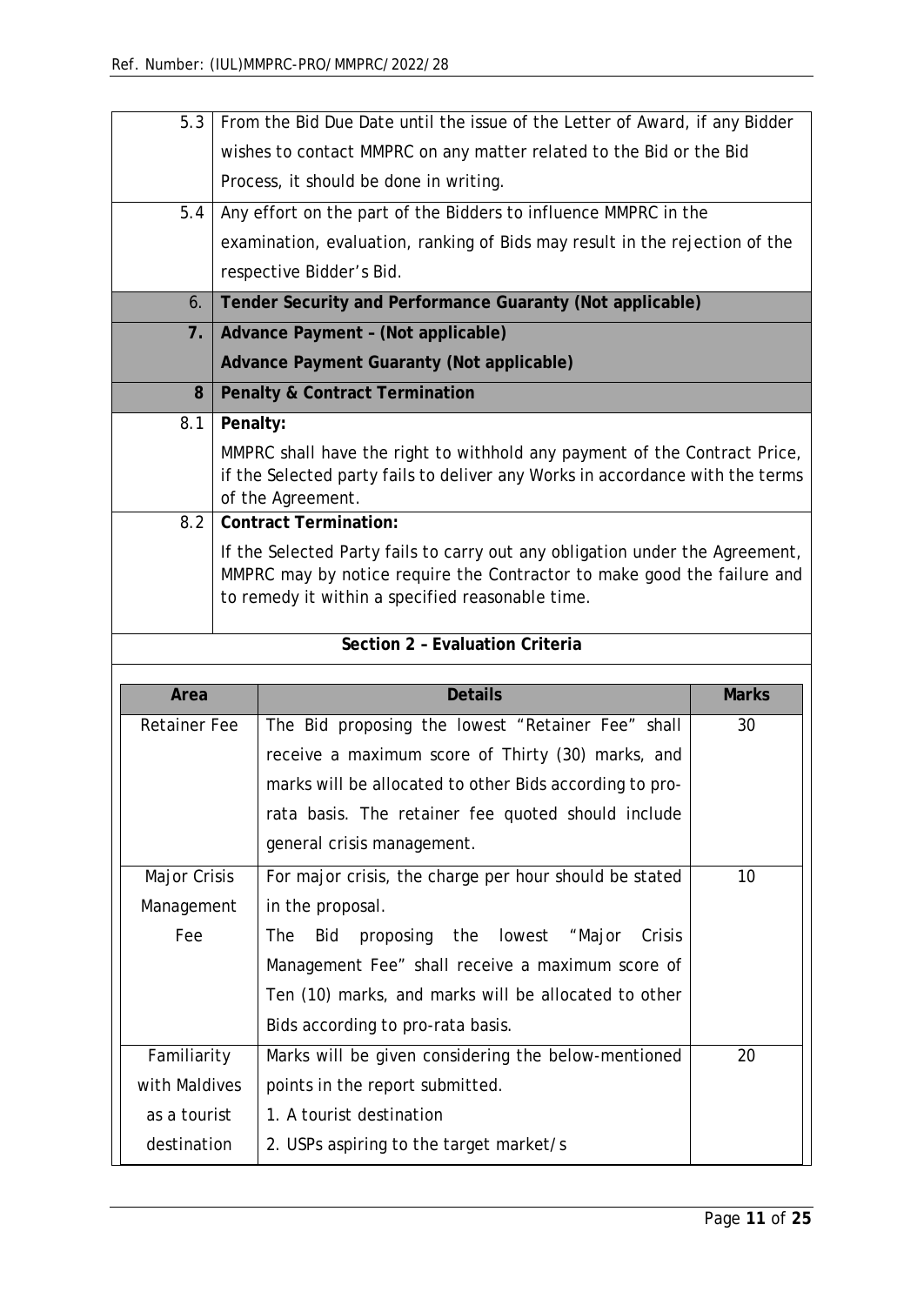|             | 3. German speaking countries Market performance to    |     |
|-------------|-------------------------------------------------------|-----|
|             | <b>Maldives</b>                                       |     |
|             | 4. Major tour operators selling Maldives              |     |
| Familiarity | Marks will be given considering the below- mentioned  | 20  |
| with the    | points in the report submitted.                       |     |
| German      | 1. Proof of extensive knowledge of German Speaking    |     |
| speaking    | Market (Germany, Switzerland & Austria) and including |     |
| market.     | outbound travel,                                      |     |
|             | 2. German Speaking Market travel trade and media      |     |
|             | landscape                                             |     |
|             | 3. Competitor analysis and                            |     |
|             | 4. Economic outlook.                                  |     |
| Company     | Marks will be given considering the below mentioned   | 10  |
| Profile     | points;                                               |     |
|             | The organizational capacity and structure.<br>a)      |     |
|             | Proposed account team (This team should<br>b)         |     |
|             | consist of a dedicated account manager with           |     |
|             | minimum 2 years' experience),                         |     |
|             | Number of years in operation<br>C)                    |     |
|             | d)<br>Location of office(s)                           |     |
|             | Services offered directly by agency personnel<br>e)   |     |
|             | f)<br>List of the current client list                 |     |
| Past        | Marks for experience with related works will be given | 10  |
| Experience  | as mentioned below.                                   |     |
|             | 3 letters: 10 marks<br>a)                             |     |
|             | 2 letters: 6 marks<br>b)                              |     |
|             | 1 letter: 3 marks<br>c)                               |     |
|             | Marks will be awarded based on the work mentioned in  |     |
|             | the reference letters or emails and their relatedness |     |
|             | to the scope of work mentioned in the RFP.            |     |
|             | If the Tenderer/respondent has worked with MMPRC      |     |
|             | and if the performance is found to be unsatisfactory, |     |
|             | then marks will be deducted.                          |     |
|             | <b>TOTAL</b>                                          | 100 |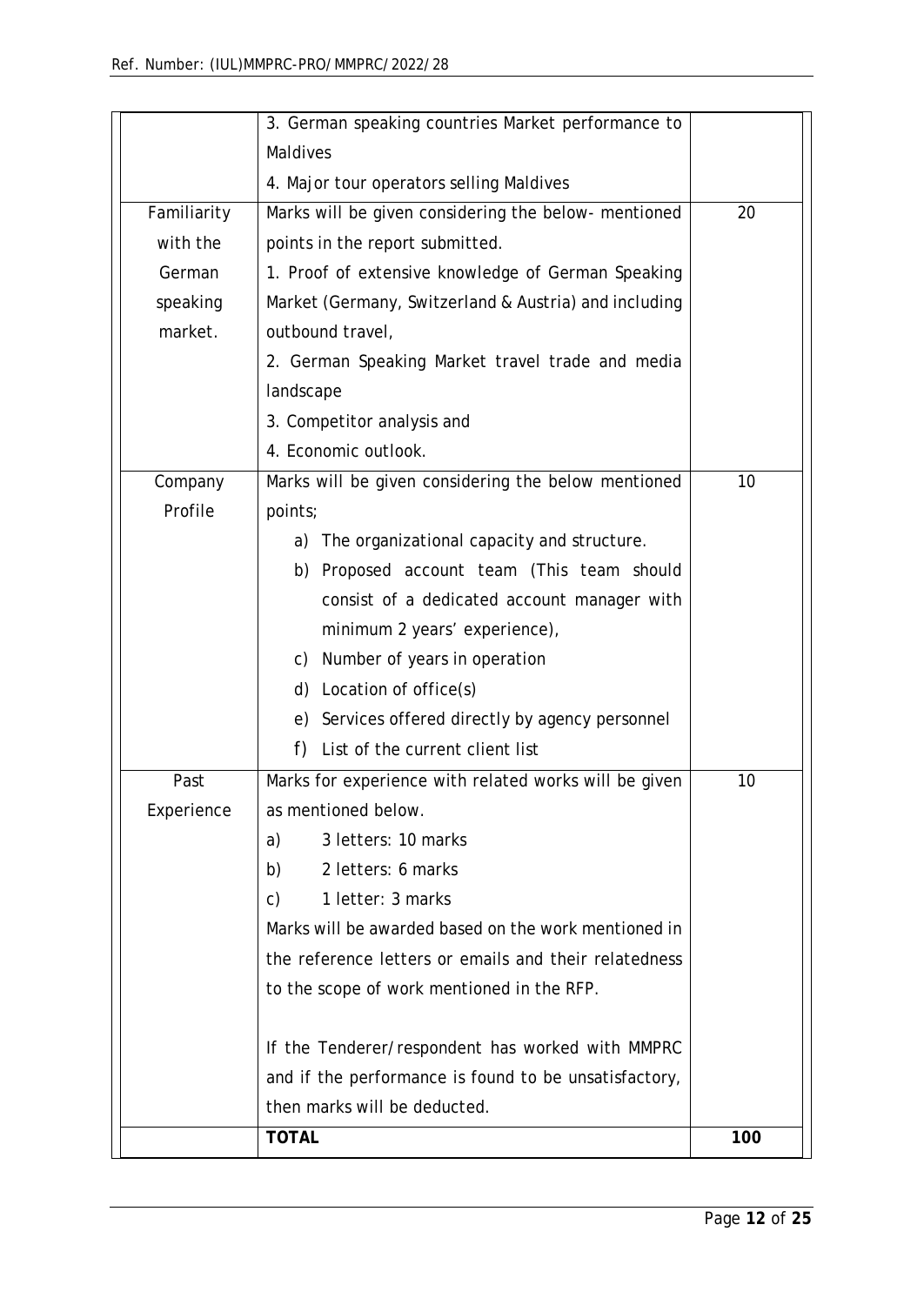| Section 3 - Scope of Work |                                                                           |  |
|---------------------------|---------------------------------------------------------------------------|--|
| Scope of Work             |                                                                           |  |
| 1.                        | Work in close collaboration with MMPRC to achieve the strategic           |  |
|                           | marketing objectives for the respective target market derived from the    |  |
|                           | key global marketing objectives of the destination which are to           |  |
|                           | Increase arrival to achieve the organizational strategic goal.<br>a)      |  |
|                           | b) Re-orient the perception of Maldives solely as a honeymoon, luxury     |  |
|                           | destination.                                                              |  |
|                           | Increase the benefits of tourism to the community through<br>C)           |  |
|                           | greater emphasis on experiential tourism.                                 |  |
|                           | d) Maintain tourism sustainability: Increase yield by stimulating         |  |
|                           | balanced incremental growth that delivers the greatest                    |  |
|                           | economic impact through programs/activities that focus on;                |  |
|                           | Sustaining growing visitor volume<br>$\bullet$                            |  |
|                           | Increasing spending (through design of wholesome tourist                  |  |
|                           | experiences)                                                              |  |
|                           | Extending length of stay                                                  |  |
|                           | Increasing visit frequency and visitor retention                          |  |
|                           | Reducing the gap between seasonal highs and lows                          |  |
|                           | Encouraging travel to various atolls/regions                              |  |
| 2.                        | Assist MMPRC to utilize various marketing tactics in the target           |  |
|                           | market to achieve the marketing strategies.                               |  |
|                           |                                                                           |  |
|                           | 2.1 Promote Maldives as a premier luxury destination with various options |  |
|                           | to experience it.                                                         |  |
|                           | a) Promoting and maintaining the image of the Maldives around the         |  |
|                           | globe as a premium luxury beach destination                               |  |
|                           | b) Promote the affordable options of Maldives.                            |  |
|                           | c) Promote Brand Maldives under one umbrella.                             |  |
|                           | d) Communicate various options to experience the Maldives under           |  |
|                           | the unified umbrella of Brand Maldives which includes resorts,            |  |
|                           | guesthouses, and safaris.                                                 |  |
|                           | e) Communicate specific features of regional destinations including       |  |
|                           | specific atolls and islands to include resorts and guesthouses.           |  |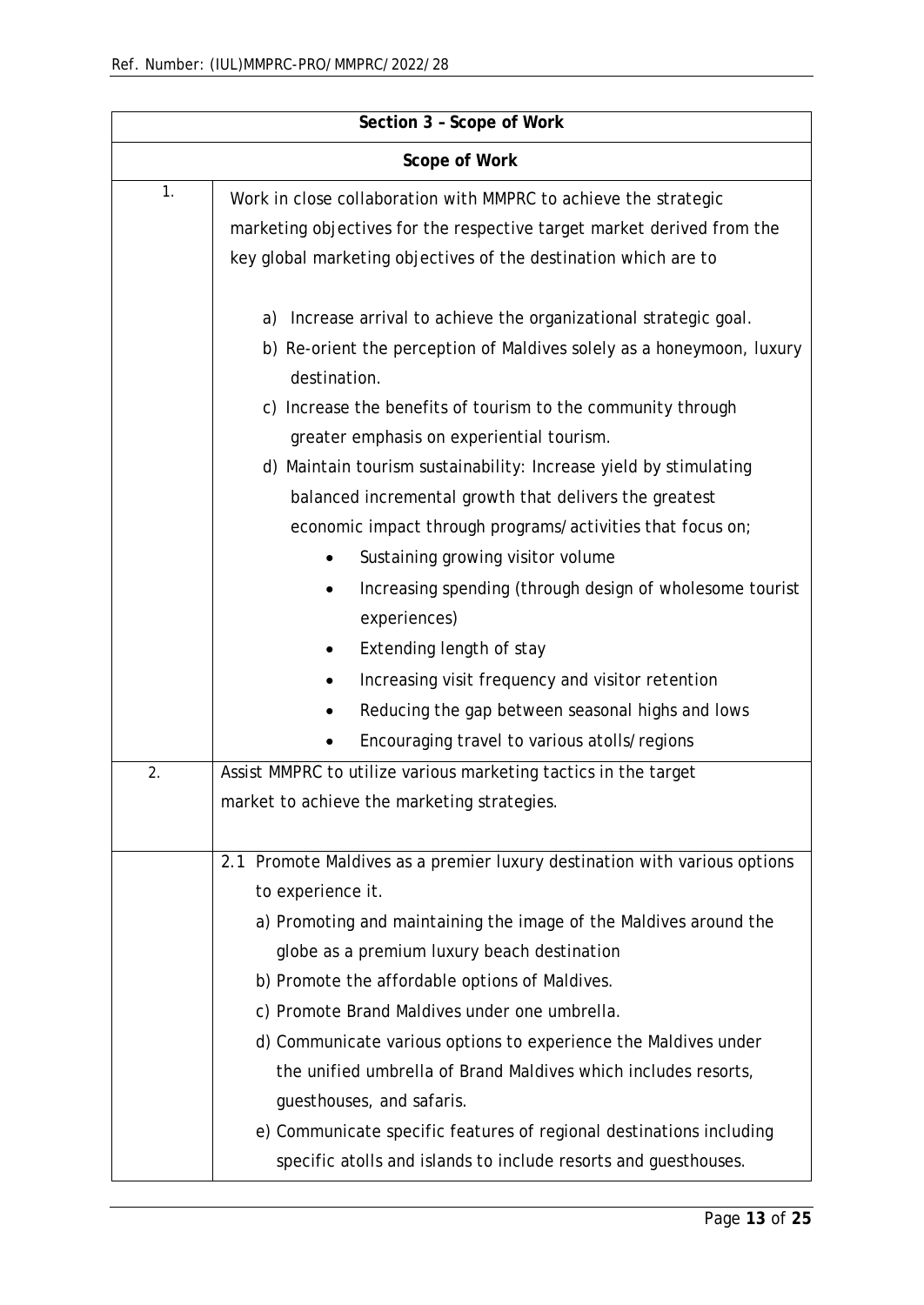| 2.2 Promote Maldives as a safe tourist destination                    |
|-----------------------------------------------------------------------|
| a) Continue to promote the Maldives as one of the safest destinations |
| in the world due to its geography.                                    |
| b) One-island-one-resort, guesthouse islands, safaris.                |
| c) Safety measures in place                                           |
| d) Control of infection rates (when that happens)                     |
| 2.3 Promote the diverse experiences offered (not just a honeymoon     |
| destination)                                                          |
| a) Promote diverse holiday experiences in Maldives under one          |
| umbrella. Focus on nature; preservation, beaches, reefs and other     |
| natural attractions such as mangroves.                                |
| b) Communicate various experiences, nature, cuisine, culture, diving, |
| beaches, MICE.                                                        |
| c) Greater focus on various types of resorts; luxury, fun and         |
| adventure, family.                                                    |
|                                                                       |
| 2.4 Build and establish image of the Maldives as a top of the mind    |
| destination in target markets                                         |
| a) Strategically target individual markets to raise awareness and     |
| raise the Maldives as the top of the mind destination. (measurable    |
| on Google search rankings etc.)                                       |
| b) Use of various communications tools and platforms to raise         |
| awareness in important markets through a more localized               |
| approach;                                                             |
| c) Greater use of local languages,                                    |
| d) Use of people from nationality in ads and PR programs both on      |
| conventional and digital media.                                       |
| e) Depictions on how the destination caters to tastes and preferences |
| of specific nationalities.                                            |
|                                                                       |
| 2.5 Propose and assist in the development and expansion of effective  |
| social media platforms and programs for direct engagement, while      |
| maintaining effective offline presence.                               |
| a) Continue the development of effective social media platforms       |
| developed during the pandemic, for direct communication and           |
| engagement with various stakeholders.                                 |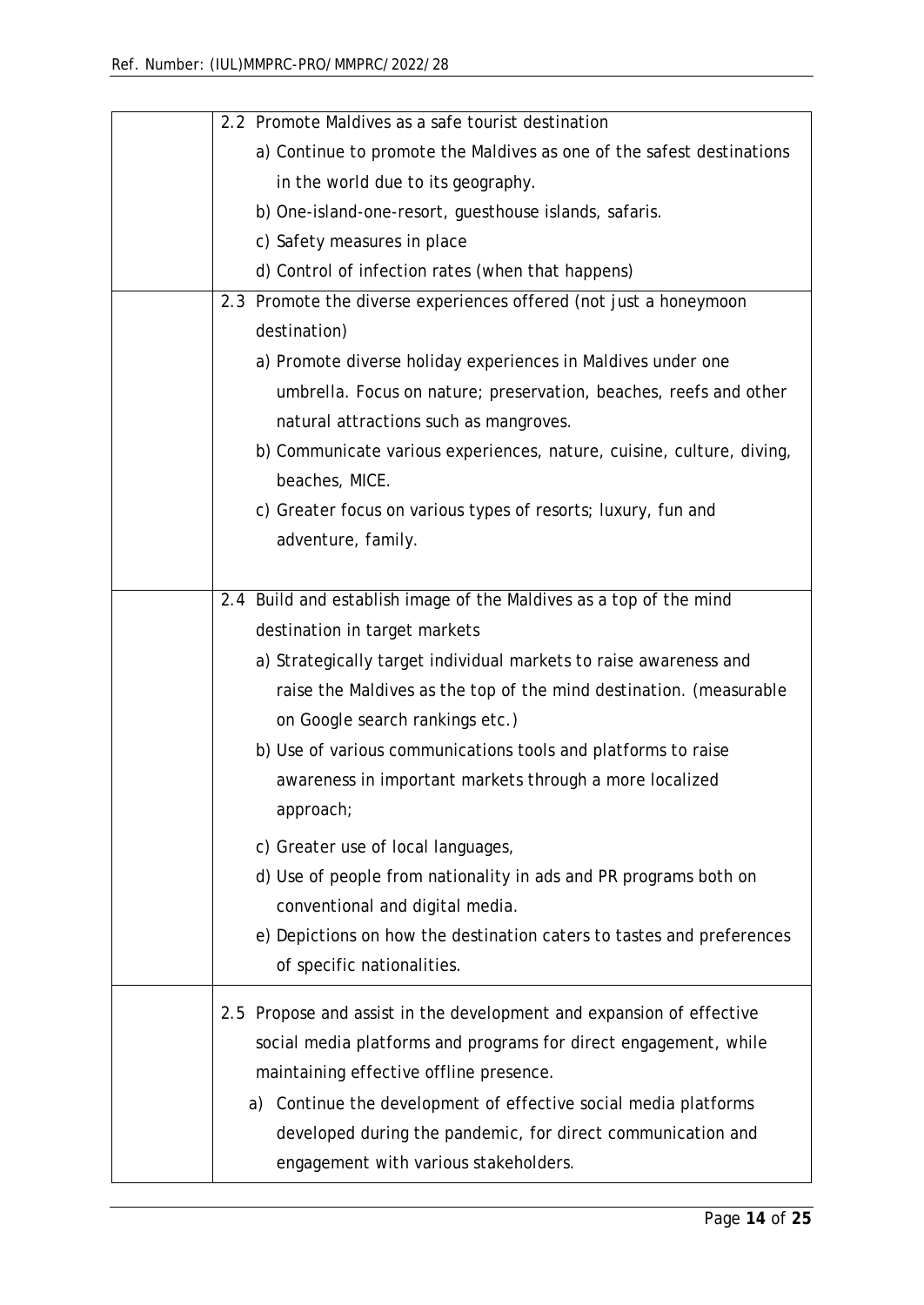|    | Webinars<br>b)                                                              |
|----|-----------------------------------------------------------------------------|
|    | Online press conferences<br>c)                                              |
|    | Engagement directly with travel agents in various countries<br>d)           |
|    | e) Achieve the perfect balance between offline and online activities        |
|    | as the opportunity for offline activities increase, with the easing         |
|    | of restrictions imposed due to Covid-19 around the world.                   |
|    | 2.6 Promote strategic partnership with travel service providers.            |
|    | Identify effective partnerships with international travel and tourism<br>a) |
|    | stakeholders such as airlines and tour operators which serve the            |
|    | Maldives.                                                                   |
|    | Focused joint promotional activities with such stakeholders to boost<br>b)  |
|    | arrivals from specific source markets and for specific time periods.        |
|    | Drive towards uniform marketing themes with local industry<br>C)            |
|    | stakeholders.                                                               |
|    | 2.7 Maintaining the perfect balance between B2C and B2B promotional         |
|    | campaigns and activities.                                                   |
|    | a) Conduct scheduled online B2C destination specific and global             |
|    | campaigns throughout the year.                                              |
|    | b) Identify and organize effective offline B2C activities in various        |
|    | source markets.                                                             |
|    | c) Localize B2C online and offline campaigns to suit the source             |
|    | market in which activities are conducted.                                   |
|    | 2.8 Building greater capacity in MMPRC to conduct effective localized       |
|    | campaigns with emphasis on conducting activities in the local               |
|    | language of the source markets.                                             |
|    | Creating the means to access language resources in the languages<br>a)      |
|    | of the main source markets such as German.                                  |
| 3. |                                                                             |
|    | 3.1 Monthly market report (to be submitted before the $5th$ day of every    |
|    | month). The report format should consist of two parts,                      |
|    | a) Market report: (consisting of market research/intelligence               |
|    | information and current economic and market trends as well as               |
|    | competitor activity analysis) and                                           |
|    | b) Report and presentation of activities undertaken during the month        |
|    | such as:                                                                    |
|    | Brief summary of the meeting held with stakeholders and their               |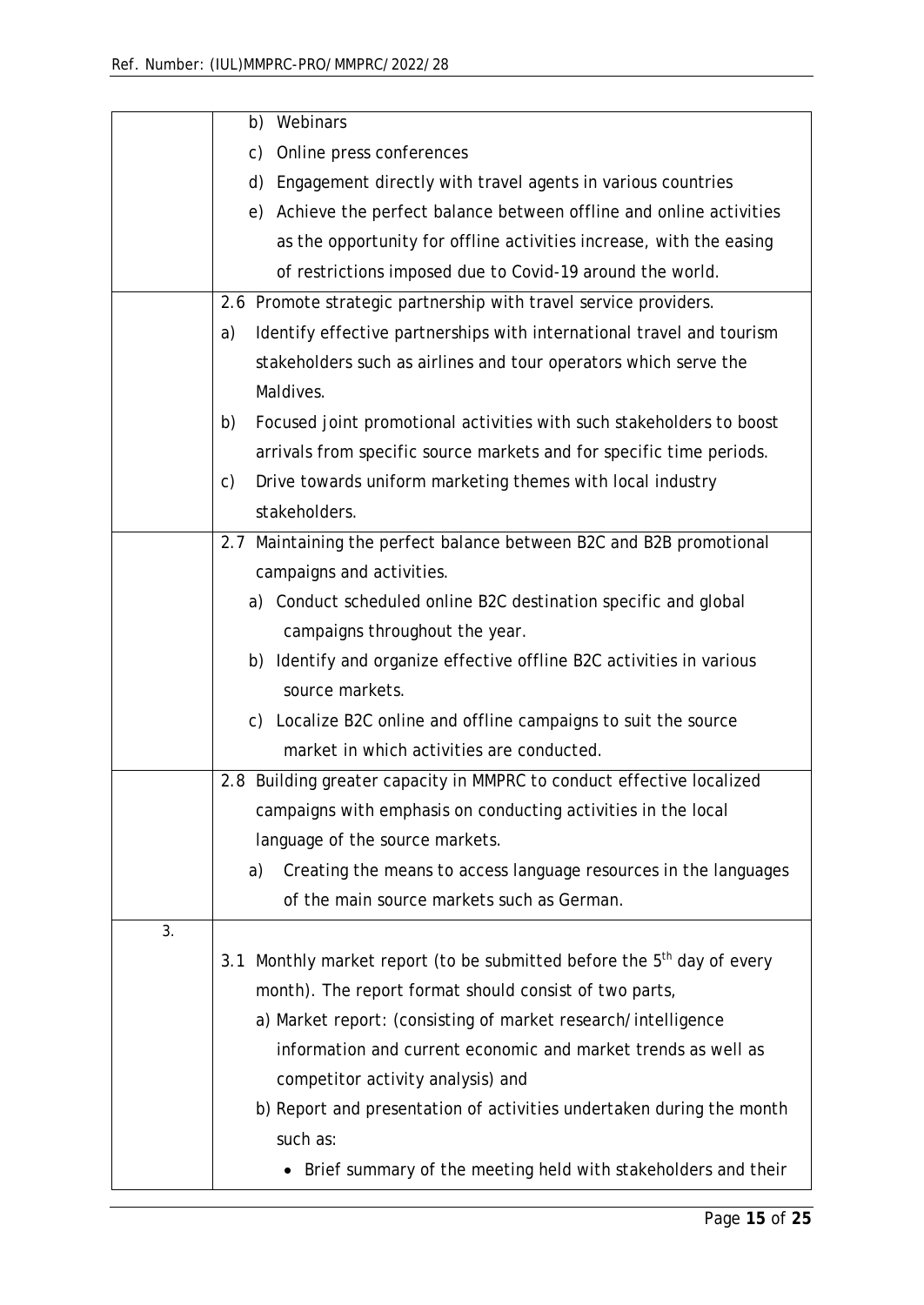|    | contact name email address, phone number and;                                         |
|----|---------------------------------------------------------------------------------------|
|    | • trade-related activities undertaken by the Agency on behalf of                      |
|    | MMPRC, media clippings).                                                              |
|    | Metrics/ROI for each activity conducted and reach generated                           |
|    | through PR influence                                                                  |
| 4. | Plan, coordinate and execute a minimum of 3 group familiarization trips               |
|    | (approximately 5 representatives in every group) and a stream of individual           |
|    | familiarization trips (as agreed in initial roll-out plan) throughout the             |
|    | contract period of 12 months. That is, 2 group media fam trips, 1 group               |
|    | and<br>number of<br>Travel<br>agent<br>fam<br>trip<br>agreed<br>individual<br>an      |
|    | media/influencers/KOL/celebrity/blogger fam trips.                                    |
|    |                                                                                       |
|    | Representative of PR agency to join group familiarization trips where                 |
|    | necessary.                                                                            |
| 5. | Production and distribution of monthly newsletter and press release                   |
|    | distributed to the media travel trade database. Database should include               |
|    | all major travel trade, mainstream news, travel trade and relevant tourism            |
|    | industry contacts.                                                                    |
| 6. | Managing and updating a media and tour operator database for MMPRC.                   |
|    | Databases should be shared with MMPRC at a mutually agreed date at the                |
|    | beginning of the contract and updated and shared every quarter. The                   |
|    | database should be updated with all the information that is required                  |
|    | by MMPRC. To share contact details of participants of events, sales calls,            |
|    | etc. held during the contract periods.                                                |
| 7. | PR Agency should monitor the media as part of regular monthly tasks,                  |
|    | except for the cases where the PR Agency is requested to use a specialized            |
|    | monitoring firm by MMPRC in writing to carry out such monitoring outside              |
|    | the monthly scope of work. Media monitoring reports should identify PR                |
|    | generated articles (through news blasts/newsletters, familiarization trips            |
|    | and other means) and other clippings of the destination generated in the              |
|    | market, their reach and media value. Monthly monitoring reports should                |
|    | give an analysis of general topics of interest about the destination in the           |
|    | market, latest updates of the industry and travel trade in the market,                |
|    | identify positive vs negative articles, identify activities of other competing        |
|    | destinations<br>include<br>professional<br>the<br>market<br>and<br>advice<br>in<br>on |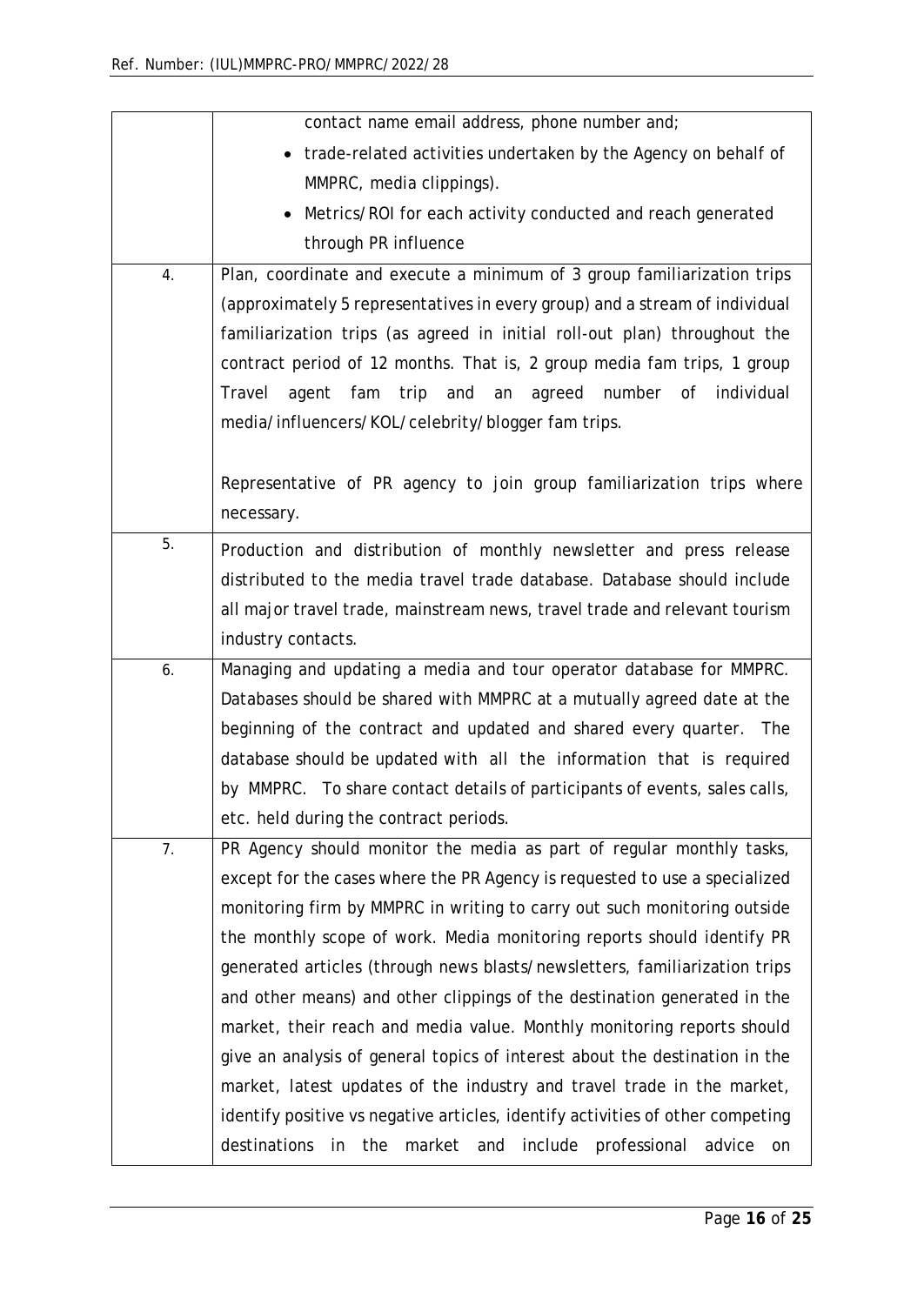|    | recommended actions to diffuse negative impact to the destination that       |
|----|------------------------------------------------------------------------------|
|    | may arise. This monthly report along with the invoice should be shared       |
|    | with MMPRC before the 5 <sup>th</sup> day of every month                     |
|    |                                                                              |
|    | Issues that need immediate addressing, especially that may cause negative    |
|    | rift to the destination image should be proactively addressed to MMPRC in    |
|    | a timely manner.                                                             |
| 8. | Attend, assist and represent Maldives in exhibitions/fairs in the target     |
|    |                                                                              |
|    | market, assist MMPRC to arrange meetings and interviews with travel          |
|    | professionals (tour ops/travel agents, airlines, hotel representatives,      |
|    | etc.) during travel trade fairs and follow-up on meetings conducted and      |
|    | other requests such as promotional material requests, etc.                   |
|    |                                                                              |
|    | In the event that MMPRC officials do not travel to the exhibition due to     |
|    | various reasons (such as restrictions to travel due to Covid-19 or due to    |
|    | any other unforeseen reason), PR should manage the stand and conduct         |
|    | activities throughout the exhibition on behalf of MMPRC.                     |
|    |                                                                              |
|    | No additional management costs should be charged to MMPRC. In the case       |
|    | of the event being held in a city other than the city where the agency       |
|    | office is located then MMPRC will bear the cost for food, lodging and        |
|    | transport. This cost should be pre-approved by MMPRC in writing.             |
|    |                                                                              |
|    | Database of all contacts established during the event including Name of      |
|    | person, title, Agency, address, phone number and email addresses, should     |
|    | be shared with MMPRC along with the follow up report within 10 working       |
|    | days after the close event.                                                  |
| 9. | Organize and manage a minimum of one Roadshow in multiple cities OR a        |
|    | marketing event approved by MMPRC based on the annual marketing plan         |
|    |                                                                              |
|    | for the target market within the year.                                       |
|    |                                                                              |
|    | All arrangements from planning to execution, including recommendation        |
|    | for potential cities, quotation options for various venues (venue hire, food |
|    | and beverage, AV, etc.), rate negotiations, internal travel options for      |
|    | Maldives officials and industry participants (travel itinerary, booking      |
|    | trains/airline, negotiating special rates at host hotels, booking hotels,    |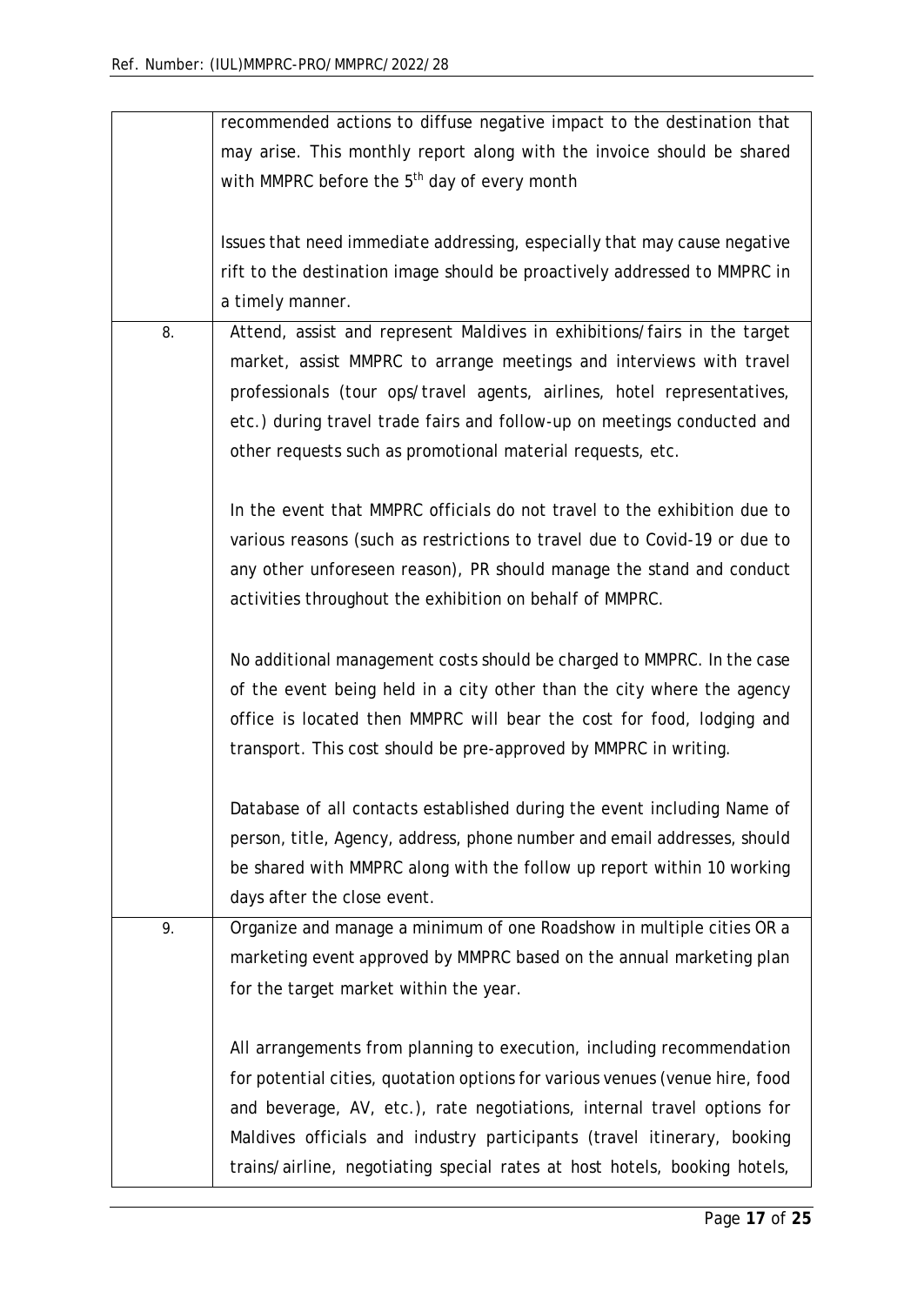|     | provision of database of top travel trade invitees in each respective city      |
|-----|---------------------------------------------------------------------------------|
|     | prior to the event and invitations management should be conducted by            |
|     | the Agency with written request from MMPRC.                                     |
|     |                                                                                 |
|     | No additional management costs should be charged to MMPRC. In the case          |
|     | of the event being held in a city other than the city where the agency          |
|     | office is located then MMPRC will bear the cost for food, lodging and           |
|     | transport. This cost should be pre-approved by MMPRC in writing. All costs      |
|     | related to hosting the Roadshow will be borne by MMPRC.                         |
|     |                                                                                 |
|     | Agency should provide a confirmed list of attendees for the roadshow (by        |
|     | city) 2 weeks in advance of the date of the event, allowing Maldives            |
|     | industry partners lead time to pre-schedule meetings as required.               |
|     | Database of all contacts established during the event including Name of         |
|     | person, title, Agency, address, phone number and email addresses, should        |
|     | be shared with MMPRC along with the follow up report within 10 working          |
|     | days after the close event.                                                     |
|     |                                                                                 |
|     | A "Management Fee" can be applied to organize additional road shows or          |
|     | marketing events. This management fee will have to be pre-approved in           |
|     | writing by MMPRC.                                                               |
| 10. | Actively seek out opportunities in the market for promoting Maldives and        |
|     | advise MMPRC. Particular emphasis should be given to identifying                |
|     | traditional PR opportunities to generate positive PR for the destination        |
|     | through non-paid collaborations/barter arrangements and joint campaigns.        |
|     | Minimum of two such high impact campaigns should be carried out                 |
|     | throughout the year within the retainer fee.                                    |
| 11. | Liaise with stakeholders including tour operators (online and offline) and      |
|     | airlines to develop partnership opportunities and build relationships and       |
|     | handle trade inquiries through establishment of effective information           |
|     | service for the travel trade. The Agency should be able to answer questions     |
|     | and fulfil inquiries on all Maldives aspects. Trade inquiries will be fulfilled |
|     | by distribution of digital information or fact sheets/brochures, product        |
|     | news/information, videos, photos, slides and other content.                     |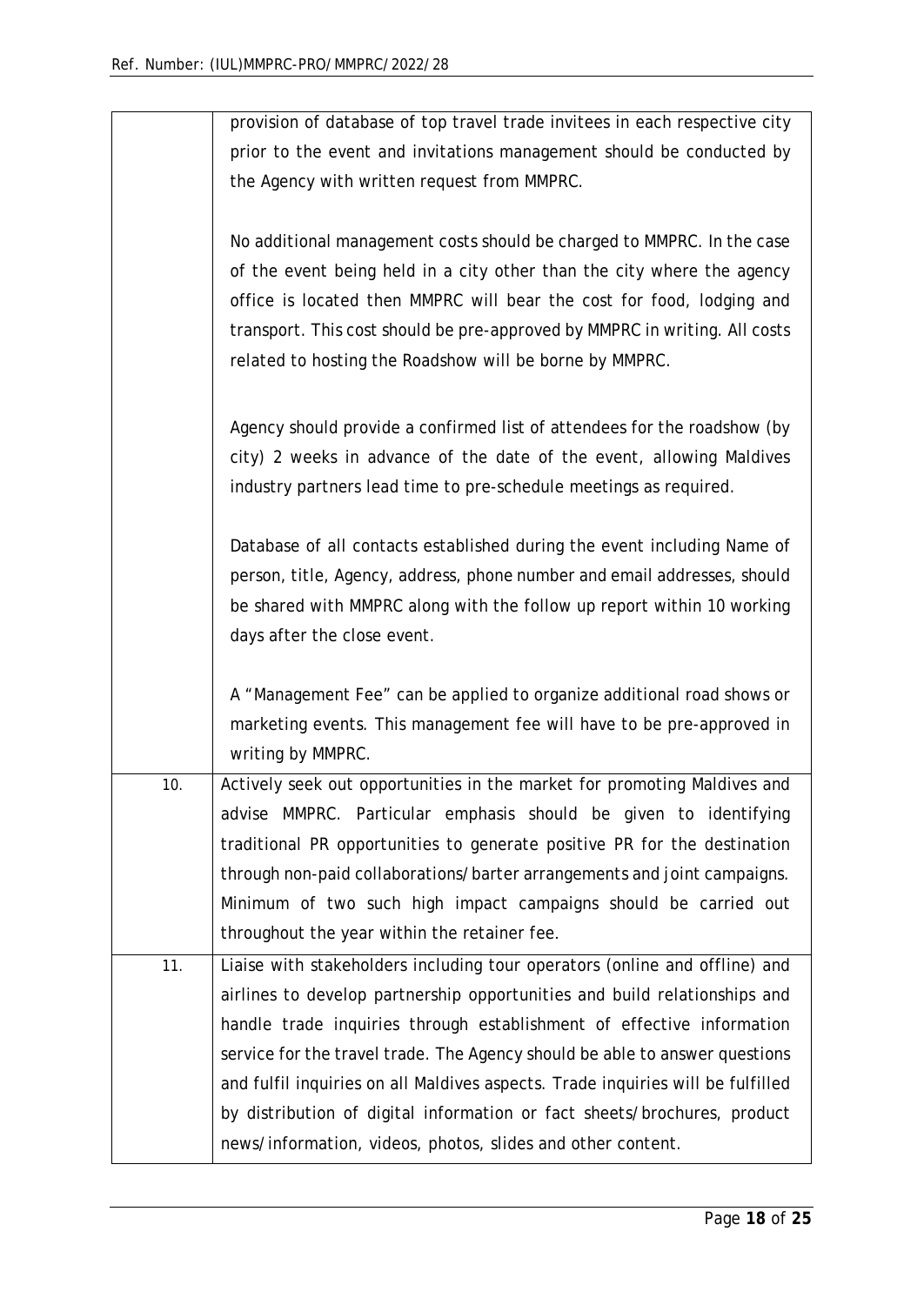|     | Actively seek out and propose a minimum of 2 (two) opportunities with<br>Airlines, at least 1 (one) for non- paid joint collaborations (e.g.: social<br>media updates/campaigns, familiarization trip support in return for<br>exposure).                                                                                                                                           |
|-----|-------------------------------------------------------------------------------------------------------------------------------------------------------------------------------------------------------------------------------------------------------------------------------------------------------------------------------------------------------------------------------------|
| 12. | Assist MMPRC with Agency-know-how to establish and maintain close<br>contact to all sectors of the travel trade industry such as tour operators,<br>travel agencies, airlines, incentive and congress organizers, major<br>commercial accounts and other potential organizations.                                                                                                   |
| 13. | Maintain media relations and actively pitch to relevant media on a regular<br>basis to generate positive coverage of the Maldives.                                                                                                                                                                                                                                                  |
| 14. | Suggest most appropriate media to be selected for destination promotion<br>and purchase media slots on behalf of MMPRC (where advised) for Agent<br>rates and coordination with MMPRC in executing the task. Assistance should<br>be provided in the content development, specifically is required in the<br>localized language. Messaging and creatives will be provided by MMPRC. |
| 15. | Propose roll-out campaign for the market for a period of one year in line<br>with the marketing strategies, assist MMPRC through professional guidance<br>to identify the most relevant tactical plan for the year and assist in<br>executing the various activities (as advised and approved by MMPRC).                                                                            |
| 16. | Serve as a liaison office in the target market between MMPRC/local<br>tourism related companies and Respective travel trade and tourism<br>industry at large of the target market.<br>Type of inquiries received, liaisons, and recommendations for efficiency<br>and improvement should be specified in the reports.                                                               |
| 17. | Assignment of dedicated telephone number and email address for<br>"Maldives" PR and travel trade inquiries. All communications should be via<br>email address created within the visit Maldives domain provided by MMPRC.                                                                                                                                                           |
| 18. | Organize in-house or virtual presentations with the most important tour<br>operators and incentive houses (minimum 4 group presentations per year)<br>to increase Maldives awareness, push destination interest for sales and<br>communicate the latest news updates with presentations.                                                                                            |
|     | If the situation allows, these meetings are to be organized at the respective                                                                                                                                                                                                                                                                                                       |

٦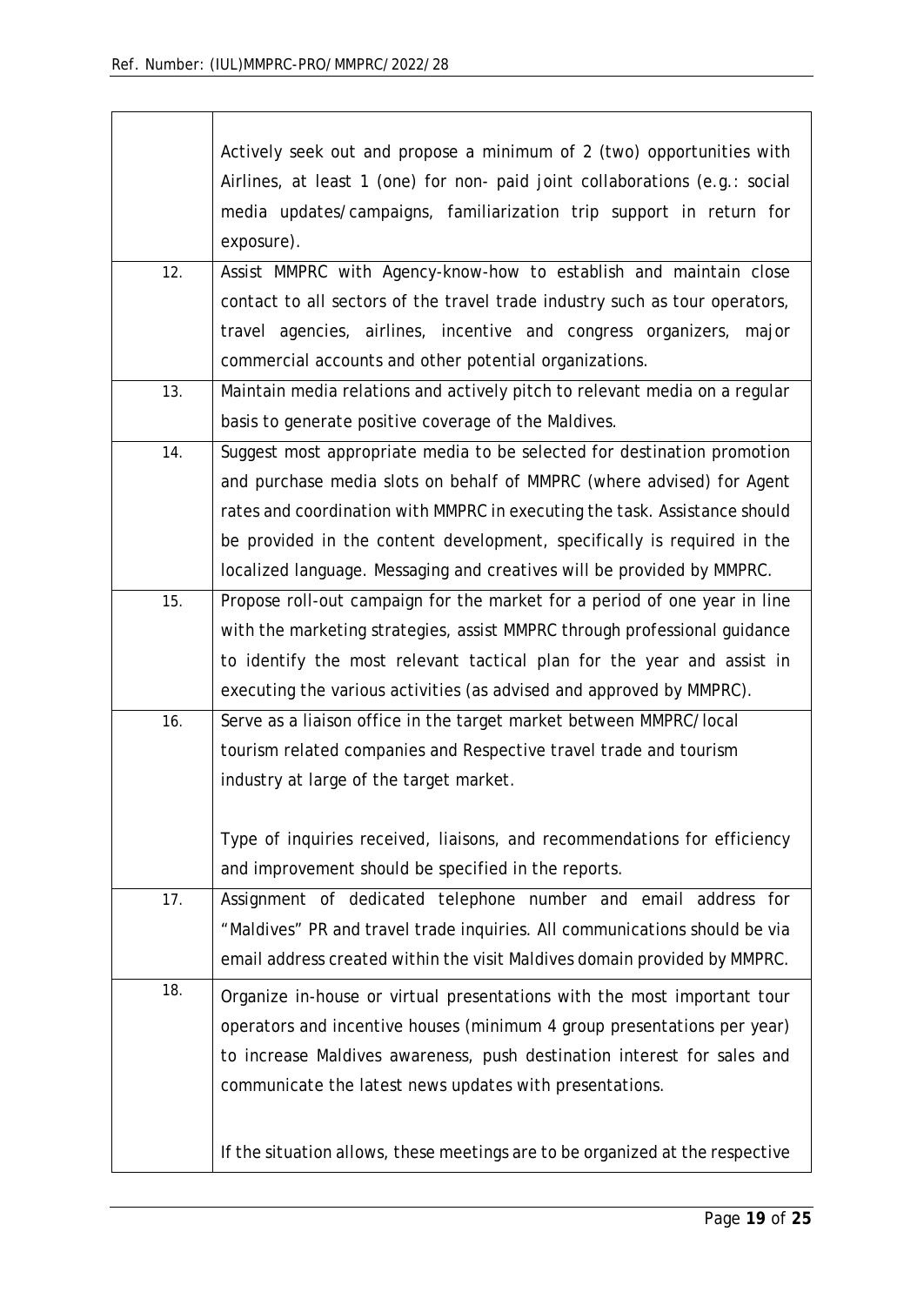|     | tour operator offices. This allows reach to all key personnel of the agency  |  |  |  |
|-----|------------------------------------------------------------------------------|--|--|--|
|     | in one session (average of 10/20 people).                                    |  |  |  |
| 19. | Sales calls & meetings with;                                                 |  |  |  |
|     | tour operators featuring the Maldives to push sales and include all<br>a)    |  |  |  |
|     | product segments in the brochure                                             |  |  |  |
|     | other potential tour operators to encourage them to include the<br>b)        |  |  |  |
|     | destination in their brochure and for more people to sell the                |  |  |  |
|     | <b>Maldives</b>                                                              |  |  |  |
| 20. | Sales calls & meetings with scheduled airlines and charter companies         |  |  |  |
|     | servicing the Maldives to develop partnership opportunities and mediate      |  |  |  |
|     | connection between MMPRC with potential airlines to start charter            |  |  |  |
|     | operations or schedule flights to Maldives (various regional airports).      |  |  |  |
| 21. | Postage of brochures to travel trade contacts (tour ops, travel agents,      |  |  |  |
|     | airlines, etc.) This will have to be pre-approved and the list of posted     |  |  |  |
|     | brochures to be sent to MMPRC by email.                                      |  |  |  |
| 22. | Conduct a bi-annual review / tour operator audit to relate the changing TO   |  |  |  |
|     | landscape, identify number of tour operators featuring the Maldives in       |  |  |  |
|     | their brochure and how PR intervention has led to increase in this number.   |  |  |  |
|     | This comprehensive study should feature the tour operators/product           |  |  |  |
|     | managers' full contact name and address, the content of the packages         |  |  |  |
|     | (number of room nights, category, prices, etc.) of the featured products     |  |  |  |
|     | (resorts/guest houses/liveaboards/hotels), connecting airlines against a     |  |  |  |
|     | clear picture of competitors featured and how Maldives can gain an edge.     |  |  |  |
| 23. | Organization of an annual media event independently or in conjunction        |  |  |  |
|     | with major events held in the target market. The purpose of this event is    |  |  |  |
|     | to provide news about the destination and to maintain a close relationship   |  |  |  |
|     | with the media. This should be proposed as a component of the annual         |  |  |  |
|     | campaign activities and approved by MMPRC. Costs for hosting the event       |  |  |  |
|     | will be borne by MMPRC.                                                      |  |  |  |
| 24. | Develop content plan, manage and run campaigns on Visit Maldives             |  |  |  |
|     | dedicated social accounts in localized language to the target market         |  |  |  |
|     | throughout the year to achieve pre-set KPIs. Costs related to                |  |  |  |
|     | boosting and campaigns will be borne by MMPRC.                               |  |  |  |
| 25. | A management fee of not more than USD 1,200 per month can be charged         |  |  |  |
|     | by the Agency to promote the Maldives in all social media platforms in their |  |  |  |
|     | respective language other than the social media platforms of MMPRC. This     |  |  |  |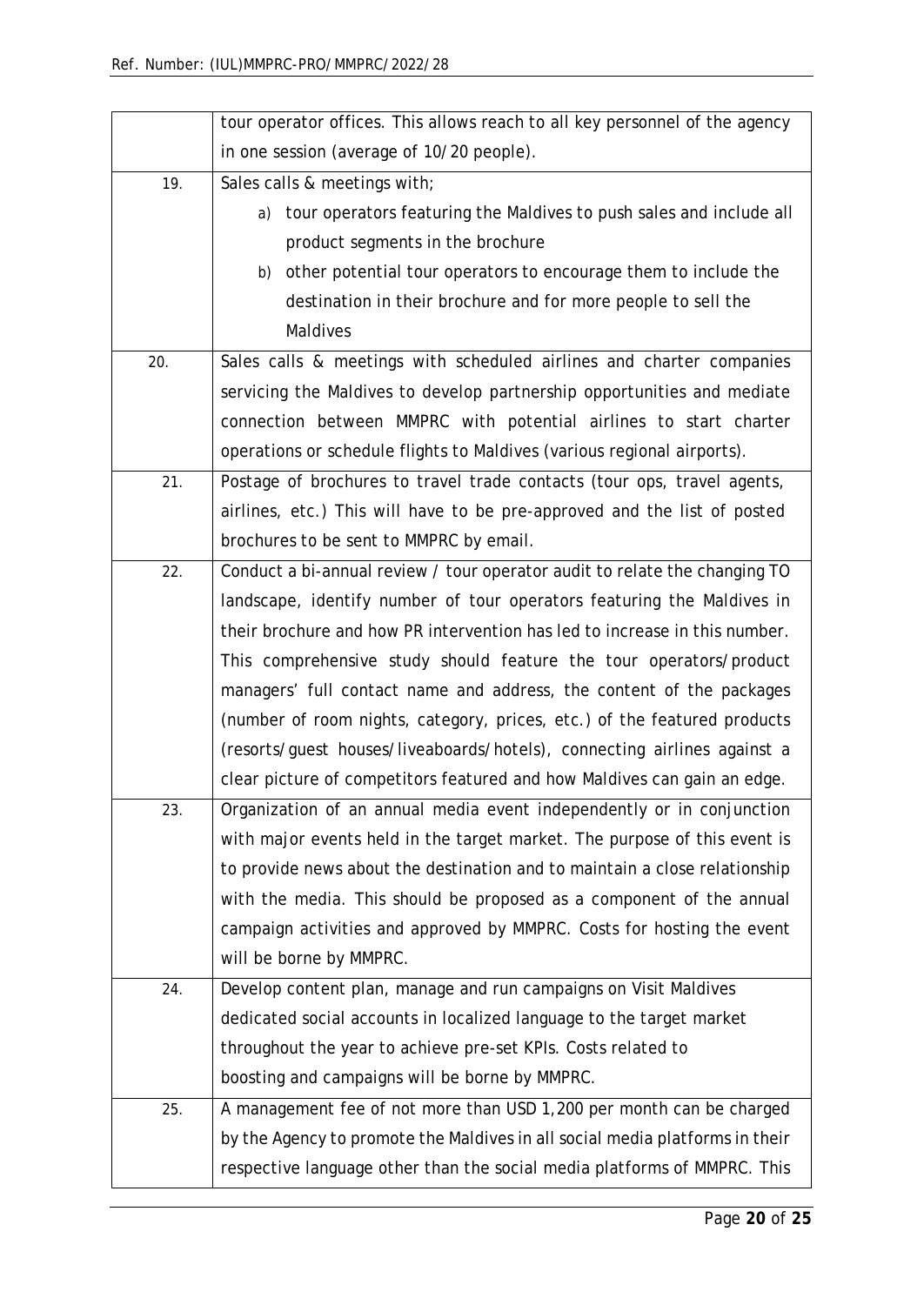|                                                         | should include a minimum of 1 post daily and for boosting the social media   |  |  |  |  |  |  |
|---------------------------------------------------------|------------------------------------------------------------------------------|--|--|--|--|--|--|
|                                                         | handles in local language. The actual cost has to be pre-approved in writing |  |  |  |  |  |  |
|                                                         | with MMPRC.                                                                  |  |  |  |  |  |  |
| 26.                                                     | Measuring success: Recommend and develop a "measure of success"              |  |  |  |  |  |  |
|                                                         | for the annual PR and Trade plan.                                            |  |  |  |  |  |  |
| 27.                                                     | Monthly meetings of all PR representatives with MMPRC in the Maldives        |  |  |  |  |  |  |
|                                                         | on a pre-scheduled date by MMPRC as a web conference. The objective          |  |  |  |  |  |  |
|                                                         | of the meeting would be for all PR representatives of the destination to     |  |  |  |  |  |  |
|                                                         | meet and exchange views and to;                                              |  |  |  |  |  |  |
|                                                         | a) Understand MMPRC's overall destination marketing directive,               |  |  |  |  |  |  |
| b) Educate about the latest product information and new |                                                                              |  |  |  |  |  |  |
|                                                         | developments in the destination,                                             |  |  |  |  |  |  |
|                                                         | c) Share information about the individual market situations,                 |  |  |  |  |  |  |
|                                                         | d) How to streamline work in spreading consistent PR message across          |  |  |  |  |  |  |
|                                                         | the markets of focus                                                         |  |  |  |  |  |  |
|                                                         | e) Discuss on how to effectively address possible challenges in              |  |  |  |  |  |  |
|                                                         | implementing most effective PR and trade strategy for the                    |  |  |  |  |  |  |
|                                                         | destination and                                                              |  |  |  |  |  |  |
|                                                         | How to measure the return on investment<br>f)                                |  |  |  |  |  |  |
|                                                         | g) Present current issues and suggestion on how it can be solved             |  |  |  |  |  |  |
|                                                         |                                                                              |  |  |  |  |  |  |
|                                                         | Respective PR Agency should present an overview of the respective            |  |  |  |  |  |  |
|                                                         | market with latest information and suggested plan for Maldives together      |  |  |  |  |  |  |
|                                                         | with justification as to why particular activities were chosen as well as    |  |  |  |  |  |  |
|                                                         | suggestions on how to effectively measure ROI of each activity and           |  |  |  |  |  |  |
|                                                         | current issues in the market with suggestions on how it can be solved.       |  |  |  |  |  |  |
| 28.                                                     | Translation and Proof reading of materials such as, but not limited          |  |  |  |  |  |  |
|                                                         | to: newsletters, press releases, social media posts, destination guides      |  |  |  |  |  |  |
|                                                         | provided by MMPRC to the respective language of the PR.                      |  |  |  |  |  |  |
| 29.                                                     | Appoint an Account Manager. The Account Manager should have a                |  |  |  |  |  |  |
|                                                         | minimum of 2 years' experience.                                              |  |  |  |  |  |  |
|                                                         | Scope of work during a crisis                                                |  |  |  |  |  |  |
| 1.                                                      | The agency should pro-actively monitor and be the first to alert MMPRC       |  |  |  |  |  |  |
|                                                         | on possible crisis situations which result in negative publicity to the      |  |  |  |  |  |  |
|                                                         | destination. Timely action, professional advice on minimising the impact,    |  |  |  |  |  |  |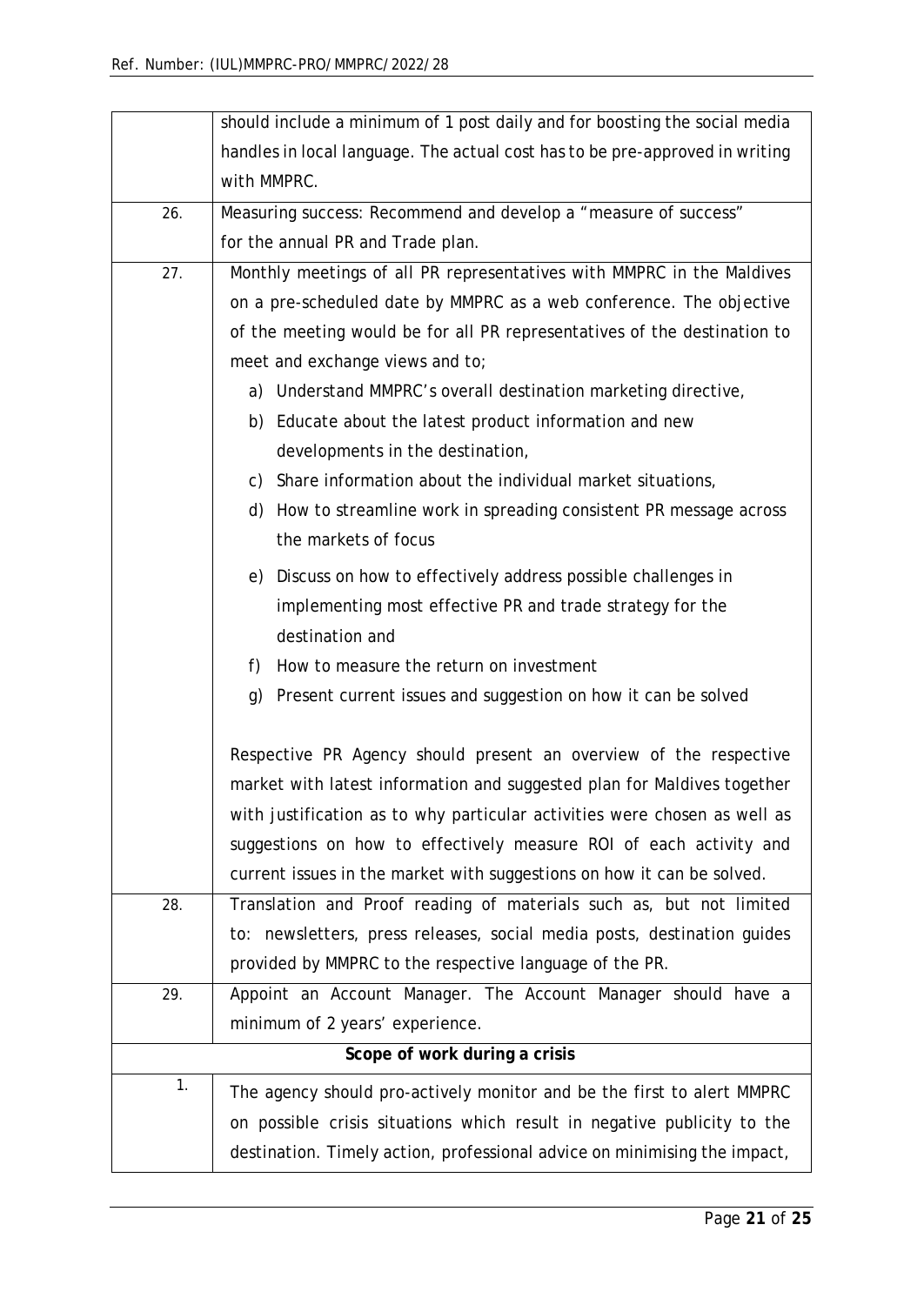|    | formulation of action plan and implementation as advised by MMPRC          |
|----|----------------------------------------------------------------------------|
|    | should be included in crisis management.                                   |
| 2. | General crisis management should include daily media monitoring,           |
|    | preparation of PR statements and proactive timely reporting in cases of    |
|    | concern within the current scope and retainer fee. In the event of a major |
|    | incident the implementation of plan and extensive media monitoring work,   |
|    | reporting, communication with stakeholders, press formulation and          |
|    | distribution, etc can be invoiced separately with prior written approval   |
|    | from MMPRC.                                                                |
| 3. | For major crisis an hourly rate should be charged, and this has to be      |
|    | mentioned in the cost breakdown provided in the proposal.                  |
| 4. | 4.1Additional Information                                                  |
|    |                                                                            |
|    | quoted by the bidder should include all<br>a)<br>price<br>the<br>The       |
|    | aforementioned activities mentioned in the scope and general crisis        |
|    | management. MMPRC should not be borne to pay any additional                |
|    | charge.                                                                    |
|    | b) The shortlisted parties shall make a presentation of 10 minutes with    |
|    | an additional 15 minutes for Q&A.                                          |
|    |                                                                            |
|    |                                                                            |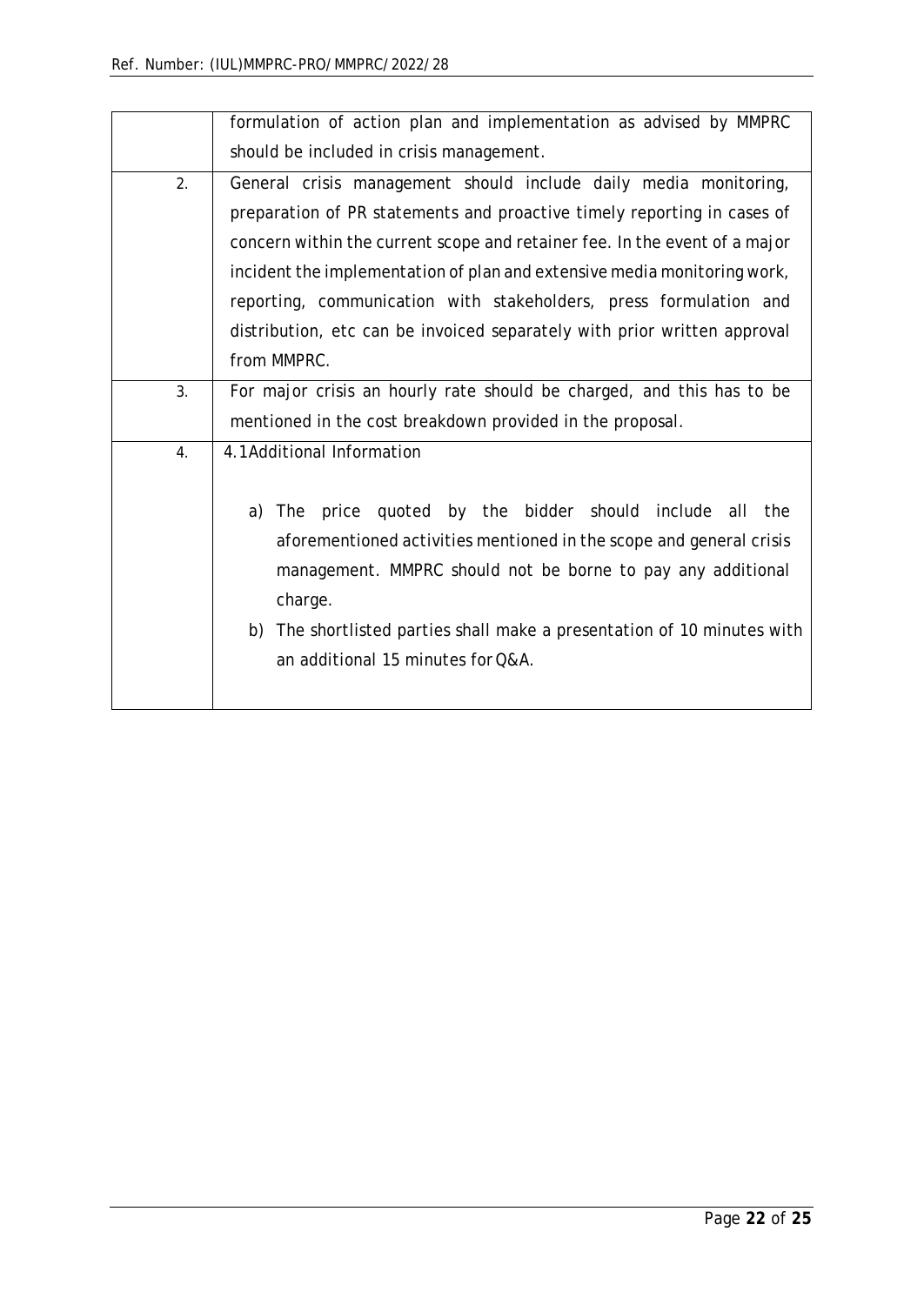|     | Section 4 - Contract Price & Payment Terms                                                                                                                                                                                                                                                                                                                                                                                                                                                                                                                                                                                                                                                                                                                                                                                                                                                                                                                                                                                                                                                                   |
|-----|--------------------------------------------------------------------------------------------------------------------------------------------------------------------------------------------------------------------------------------------------------------------------------------------------------------------------------------------------------------------------------------------------------------------------------------------------------------------------------------------------------------------------------------------------------------------------------------------------------------------------------------------------------------------------------------------------------------------------------------------------------------------------------------------------------------------------------------------------------------------------------------------------------------------------------------------------------------------------------------------------------------------------------------------------------------------------------------------------------------|
| 1.  | Payment will be made by MMPRC in the manner set out below;                                                                                                                                                                                                                                                                                                                                                                                                                                                                                                                                                                                                                                                                                                                                                                                                                                                                                                                                                                                                                                                   |
| 1.1 | In consideration of this Agreement, MMPRC will pay the Agency a monthly retainer<br>fee USD for PR and Trade activities excluding the withholding tax during the<br>period of agreement. Payment of Representation Fee shall be executed within 30<br>working days of Maldives Post Exchange of formal contract. In addition, MMPRC<br>hereby agrees to compensate the Agency for other charges and expenses as agreed<br>by both the parties.                                                                                                                                                                                                                                                                                                                                                                                                                                                                                                                                                                                                                                                               |
| 1.2 | The Agency will be compensated for its services by MMPRC upon an agreed schedule<br>of payments (including, without limitation, the scheduled contained in Section 1.1<br>hereof), including pre-approved expenses. All expenses including out of pocket<br>expenses shall be approved in advance in writing.                                                                                                                                                                                                                                                                                                                                                                                                                                                                                                                                                                                                                                                                                                                                                                                                |
| 1.3 | Invoices will be paid on a monthly basis, following MMPRC's receipt and approval<br>of the monthly status report and appropriate supporting documentation.                                                                                                                                                                                                                                                                                                                                                                                                                                                                                                                                                                                                                                                                                                                                                                                                                                                                                                                                                   |
| 1.4 | Activities arranged during major crisis must be invoiced separately with prior<br>from MMPRC.<br>approval                                                                                                                                                                                                                                                                                                                                                                                                                                                                                                                                                                                                                                                                                                                                                                                                                                                                                                                                                                                                    |
| 1.5 | Third Party Costs; Third Party Costs incurred on behalf of MMPRC shall be approved<br>in writing by MMPRC in advance. The agency will provide an estimate and quotation<br>so that payment can be provided to the Agency in advance of the date due to the<br>third party. For the purpose of this clause, Third Party Costs may include, but not<br>limited to venue rentals; outside staff hire (e.g. MCs, celebrities, models, dancers,<br>photographers, videographers, translators, guides, hostesses, drivers, etc.);<br>hardware production costs; audio-visual equipment rental; finished<br>art:<br>mechanical production; bulk printing; display materials; mail-drop services;<br>itemised long distance phone calls; entertainment, travel and accommodation for<br>the Agency's staff; outside supplier costs; photography; premiums; rights; talent;<br>bulk photocopying; bulk notional or international postage or couriers; any and all<br>services purchased from outside of the Agency; and any and all other components<br>of the public relations program not included in the Services. |
| 1.6 | Payment shall be in US Dollar/s with the mode of payment to be telegraphic<br>transferred to designated bank account upon receiving the invoices.                                                                                                                                                                                                                                                                                                                                                                                                                                                                                                                                                                                                                                                                                                                                                                                                                                                                                                                                                            |
| 1.7 | No Commission will be paid for the General Marketing and Promotional Expenses<br>or for the handling charges.                                                                                                                                                                                                                                                                                                                                                                                                                                                                                                                                                                                                                                                                                                                                                                                                                                                                                                                                                                                                |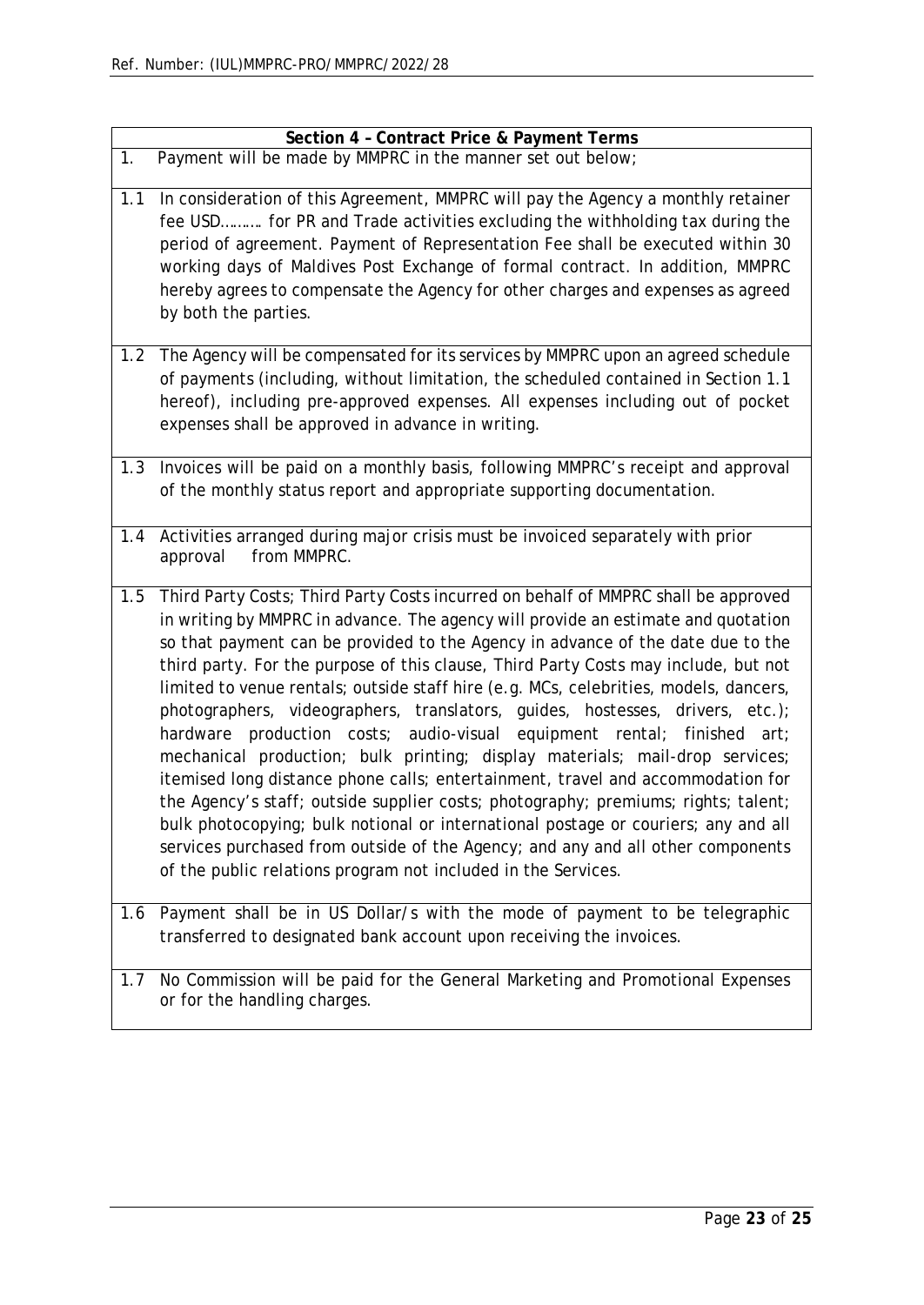|                                                                                    |                                                                                                                                                                                                                                        |  | Section 5 - Cover Letter |  |                                                |
|------------------------------------------------------------------------------------|----------------------------------------------------------------------------------------------------------------------------------------------------------------------------------------------------------------------------------------|--|--------------------------|--|------------------------------------------------|
| The CEO & Managing Director,                                                       |                                                                                                                                                                                                                                        |  |                          |  |                                                |
|                                                                                    | Maldives Marketing and Public Relations Corporation                                                                                                                                                                                    |  |                          |  |                                                |
| H. Zonaria, 2nd Floor,                                                             |                                                                                                                                                                                                                                        |  |                          |  |                                                |
| Boduthakurufaanu Magu, Male'                                                       |                                                                                                                                                                                                                                        |  |                          |  |                                                |
| <b>Republic of Maldives</b>                                                        |                                                                                                                                                                                                                                        |  |                          |  |                                                |
| Dear Sir,                                                                          |                                                                                                                                                                                                                                        |  |                          |  |                                                |
|                                                                                    | Sub: Bid to hire an Agency to represent Maldives in German Speaking Market<br>(Germany, Switzerland & Austria) for 1 year.                                                                                                             |  |                          |  |                                                |
|                                                                                    | Having examined all the information provided, we the undersigned offer to represent<br>Maldives in German Speaking Market (Germany, Switzerland & Austria) as per the<br>requirements of the RFP (the "Works") as set out in this Bid. |  |                          |  |                                                |
|                                                                                    |                                                                                                                                                                                                                                        |  |                          |  |                                                |
|                                                                                    | We agree to undertake and complete the Work for a monthly retainer fee of USD                                                                                                                                                          |  |                          |  |                                                |
|                                                                                    | subjected to deduction of 10% as Withholding Tax). A summary of the annual breakdown                                                                                                                                                   |  |                          |  |                                                |
|                                                                                    | of the Contract Price is provided below;                                                                                                                                                                                               |  |                          |  |                                                |
|                                                                                    |                                                                                                                                                                                                                                        |  |                          |  |                                                |
|                                                                                    | Description                                                                                                                                                                                                                            |  |                          |  | Fee $(\$)$                                     |
|                                                                                    |                                                                                                                                                                                                                                        |  |                          |  |                                                |
| <b>Monthly Retainer Fee</b>                                                        |                                                                                                                                                                                                                                        |  |                          |  |                                                |
|                                                                                    | Major crisis management fee (per hour rate)                                                                                                                                                                                            |  |                          |  |                                                |
|                                                                                    |                                                                                                                                                                                                                                        |  |                          |  |                                                |
|                                                                                    | Note: 10% Withholding Tax will be deducted from the total invoice amount. This                                                                                                                                                         |  |                          |  |                                                |
|                                                                                    | applies to both monthly retainer fee and major crisis.                                                                                                                                                                                 |  |                          |  |                                                |
| The details of the key personnel who shall undertake the Works are provided below; |                                                                                                                                                                                                                                        |  |                          |  |                                                |
| Name                                                                               | Qualification                                                                                                                                                                                                                          |  | Designation              |  | <b>Experience including</b><br>number of years |
|                                                                                    |                                                                                                                                                                                                                                        |  |                          |  |                                                |
|                                                                                    |                                                                                                                                                                                                                                        |  |                          |  |                                                |
|                                                                                    |                                                                                                                                                                                                                                        |  |                          |  |                                                |
|                                                                                    |                                                                                                                                                                                                                                        |  |                          |  |                                                |
|                                                                                    |                                                                                                                                                                                                                                        |  |                          |  |                                                |
|                                                                                    |                                                                                                                                                                                                                                        |  |                          |  |                                                |
| Work.                                                                              | leader, who shall oversee the Work and liaise with MMPRC on all matters related to the                                                                                                                                                 |  |                          |  |                                                |
| <b>Registered Office Address</b>                                                   |                                                                                                                                                                                                                                        |  |                          |  |                                                |